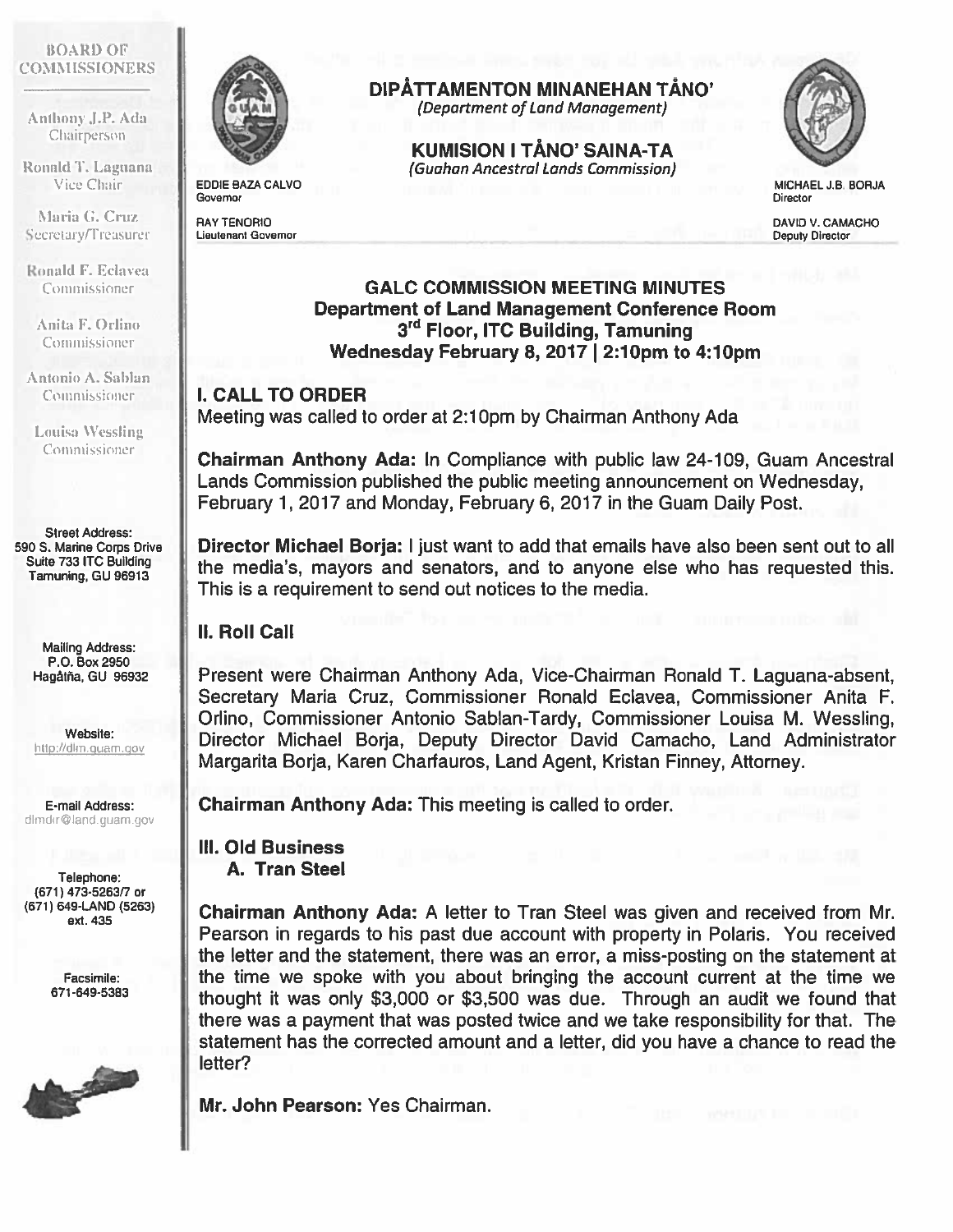Chairman Anthony Ada: Do you have some reaction to the letter?

**Mr. John Pearson: I** received the mistake regarding my account on the late part of December Joey told me that they made <sup>a</sup> paymen<sup>t</sup> twice to the same account, I reviewed it and I believe it was a mistake. The letter I received stated I had until February 24, 2017 to come up with the remaining balance. If this is the amount I have to pay I am willing to do that but I was wondering if you could give me one more month, the end of March to come up with complete payment?

Chairman Anthony Ada: By the end of March?

Mr. John Pearson: Yes, instead of February 24th.

Chairman Anthony Ada: Why do you need that extra time?

**Mr. John Pearson:** The December payment that I made I have to make a business arrangement to pay that back to satisfy my position with them. It is going to pu<sup>t</sup> me in <sup>a</sup> stiff position to come up with \$3,500 by February 24<sup>th</sup>, if you could give me some time. I hate to keep asking for time but I feel I can come up with balance by the end of March.

Chairman Anthony Ada: Are we active in billing him every month?

Mr. John Pearson: Yes sir.

**Chairman Anthony Ada:** If you go by end of March it is going to be \$4,500. Can you pay anything along the way?

**Mr. John Pearson:** Probably a \$1,000 dollars end of February

Chairman Anthony Ada: \$1,000 dollars end of February it will be applied to the oldest that is due.

Mr. John Pearson: Yes you can apply to the oldest I believe I owe \$4,000 or \$4,500. I could come up with \$1,000 dollars end of February and balance end of March.

Chairman Anthony Ada: We feel bad that the statement was not accurate and that is why we are giving you this time.

Mr. John Pearson: I understand, I was not expecting that at the end of December I thought i was

Chairman Anthony Ada: Yeah.

Commissioner Maria Cruz: You weren't aware of the double posting well you weren't paying anyway, and we are giving you an additional thirty days because of our oversight but that is plenty of time.

Mr. John Pearson: I understand and if I had the funds to meet the December payment I would I am just asking if it is possible and if not then I will do whatever I can to meet these payments.

**Chairman Anthony Ada:** Do you have business activity going on there right now?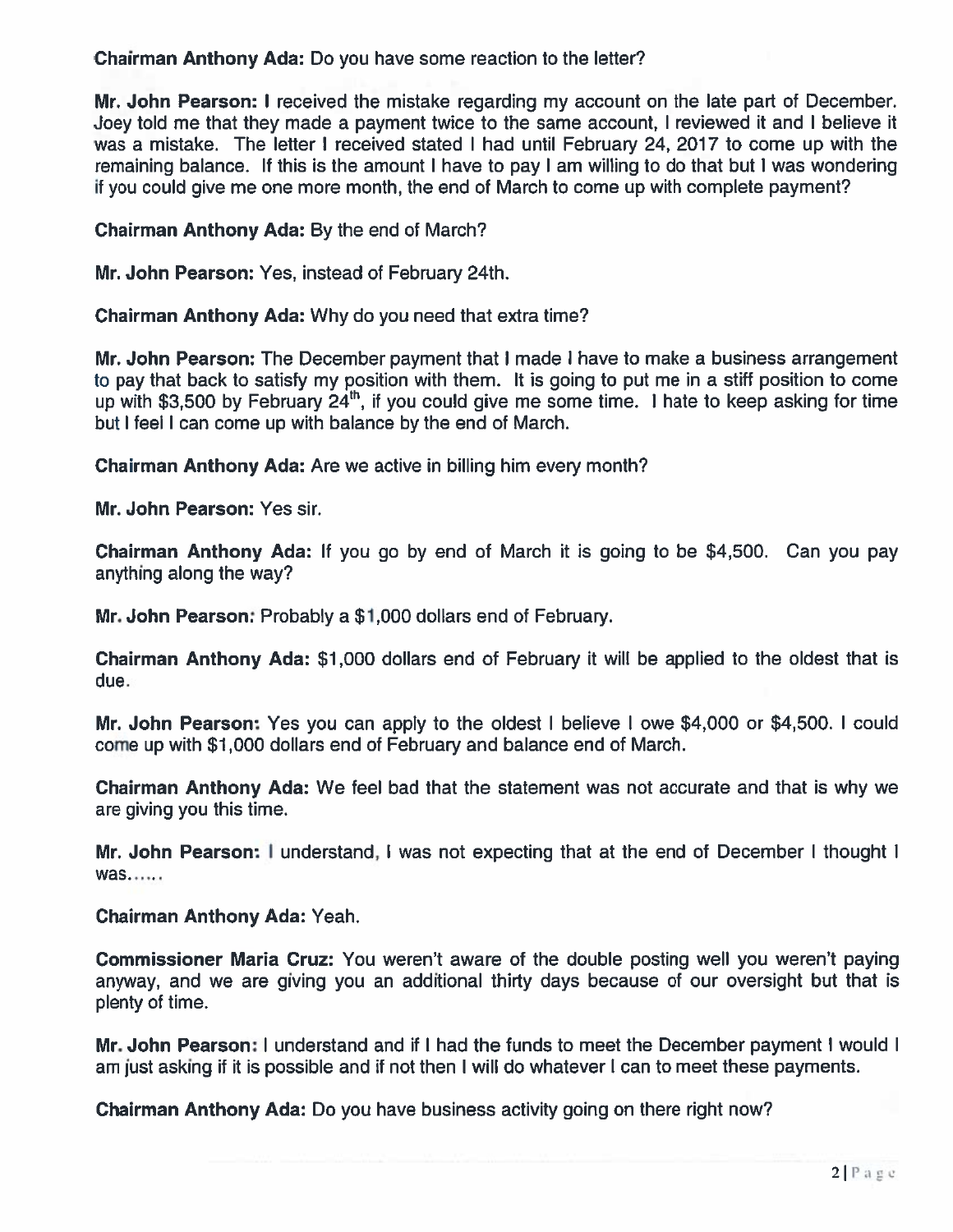Mr. John Pearson: Yes sir. I am picking up some work on generators, I have income from generator it is getting better than last year.

Director Michael Borja: Would you be able to pay \$1,500 by the end of February and the balance the end of March?

Mr. John Pearson: Yes sir. It is <sup>a</sup> little steep but I will do that. Just give me some time to develop the fund I have nowhere to turn.

Chairman Anthony Ada: Are still interested in staying in that location once you ge<sup>t</sup> caught up?

Mr. John Pearson: Yes sir.

Chairman Anthony Ada: We acknowledge you are practicing good faith you are not trying to run away from your obligations. Mr. Pearson believes he can come up \$1,500 by the end of February and the balance the end of March to bring you current that is what is on the table right now.

Commissioner Ronald Eclavea: What about his license?

Chairman Anthony Ada: Once he gets caught up he will talk about that right now he is on <sup>a</sup> month to month.

Commissioner Ronald Eclavea: Can you make that clear that he is on <sup>a</sup> month to month.

Chairman Anthony Ada: His license ended at the end of the calendar year.

Commissioner Ronald Eclavea: I am for it, he is on <sup>a</sup> month to month and when he gets caught up, he is showing good faith I am for it.

Chairman Anthony Ada: Okay. Commissioner Wessling?

Commissioner Louisa Wessling: I agree.

Chairman Anthony Ada: Commissioner Cruz?

Commissioner Maria Cruz: If he doesn't come up with \$1,500 by February?

Mr. John Pearson: I will come up with \$1,500 end of February. That is my obligation that is my capability.

Commissioner Ronald Eclavea: I will make the motion that we entertain his request, he is on <sup>a</sup> month to month, he pays \$1,500 at the end of February and the balance the end of March and we consider his reques<sup>t</sup> to extend his license.

Chairman Anthony Ada: The motion is \$1,500 at the end of February and the balance the end of March and there will be another \$500 due in March that amount will be \$4,000 I think and at that point we can talk about <sup>a</sup> new license right now you are on <sup>a</sup> month to month.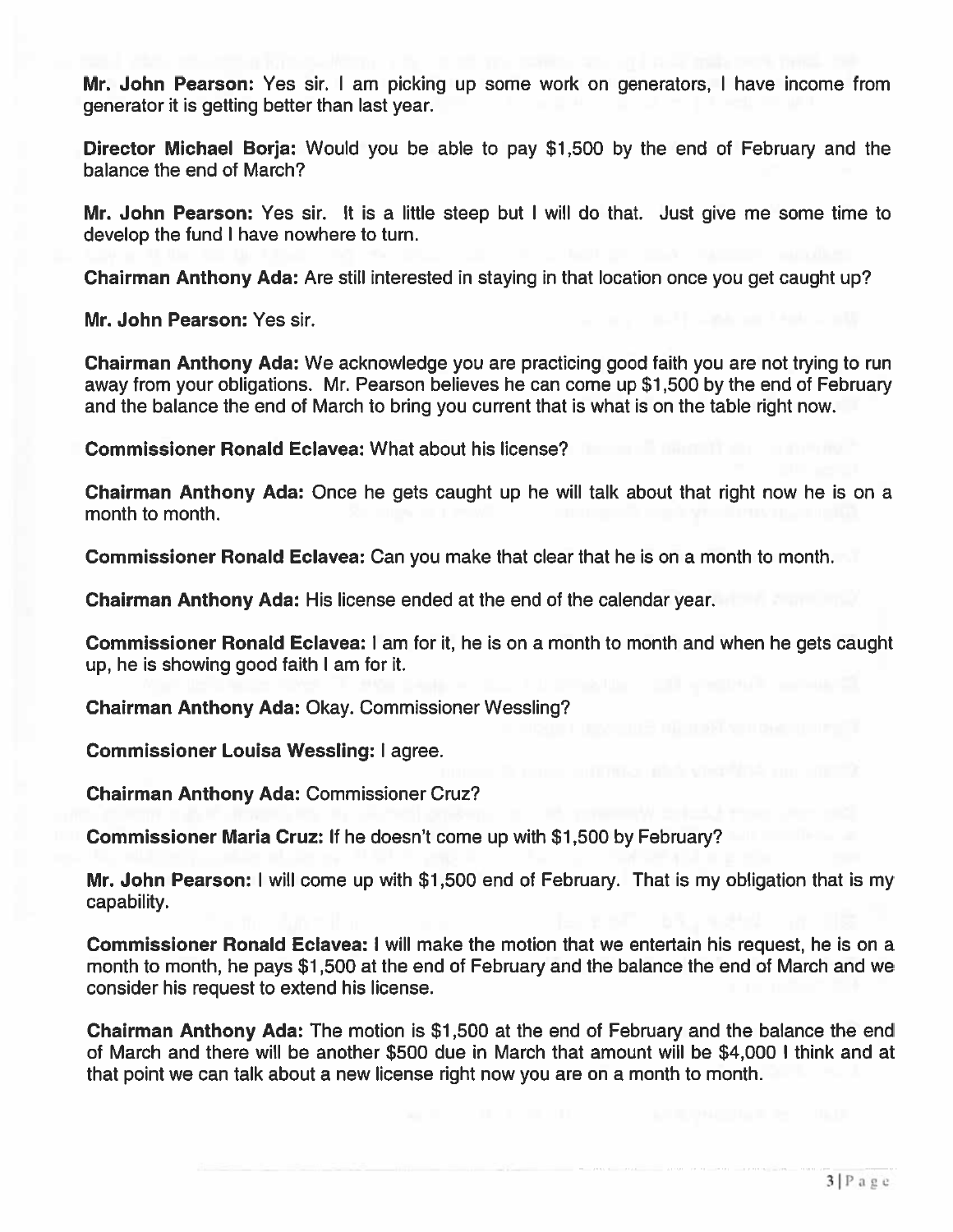Mr. John Pearson: Can I ge<sup>t</sup> assurance that once I ge<sup>t</sup> caught up, not <sup>a</sup> consideration, I ask for the license? I need to continue my business on that property if <sup>I</sup> lose that property that is the bread and butter for my family that is why <sup>I</sup> am pushing myself and my obligation with land trust.

Chairman Anthony Ada: Mr. Pearson wants assurance that once he is caught up we will give him <sup>a</sup> license.

Commissioner Ronald Eclavea: As far as I am concern I am okay with it.

Chairman Anthony Ada: So that is the motion once you ge<sup>t</sup> caught up we will give you the license.

Mr. John Pearson: Thank you so much.

Chairman Anthony Ada: But you have to be caught up.

Mr. John Pearson: I understand.

Commissioner Ronald Eclavea: And that extension will be to the end of the calendar year right? December 31<sup>st</sup>

**Chairman Anthony Ada:** December 31<sup>st</sup> or April 1 to April 1?

Commissioner Ronald Eclavea: So one year?

Chairman Anthony Ada: Yeah.

Commissioner Ronald Eclavea: Oh okay, I am fine with that.

Chairman Anthony Ada: I will second it. Let us take <sup>a</sup> vote. Commissioner Eclavea?

Commissioner Ronald Eclavea: I approve.

Chairman Anthony Ada: Commissioner Wessling?

Commissioner Louisa Wessling: Before renewing licenses do we need to review market value or anything like that? Or are we allowed to go ahead and just renew? Just to be sure that what we are charging is fair market. <sup>I</sup> am in favor as long as he is current to make <sup>a</sup> commitment now that we are going to extend I just want to make sure we are covering all the procedures.

**Chairman Anthony Ada:** The question is the \$500 a month is the right amount

Commissioner Louisa Wessling: My question is can the Commission extend licenses without fair market value?

Commissioner Ronald Eclavea: Yes.

Commissioner Louisa Wessling: How long has this license been in effect?

Chairman Anthony Ada: Since 2014 right Mr. Pearson?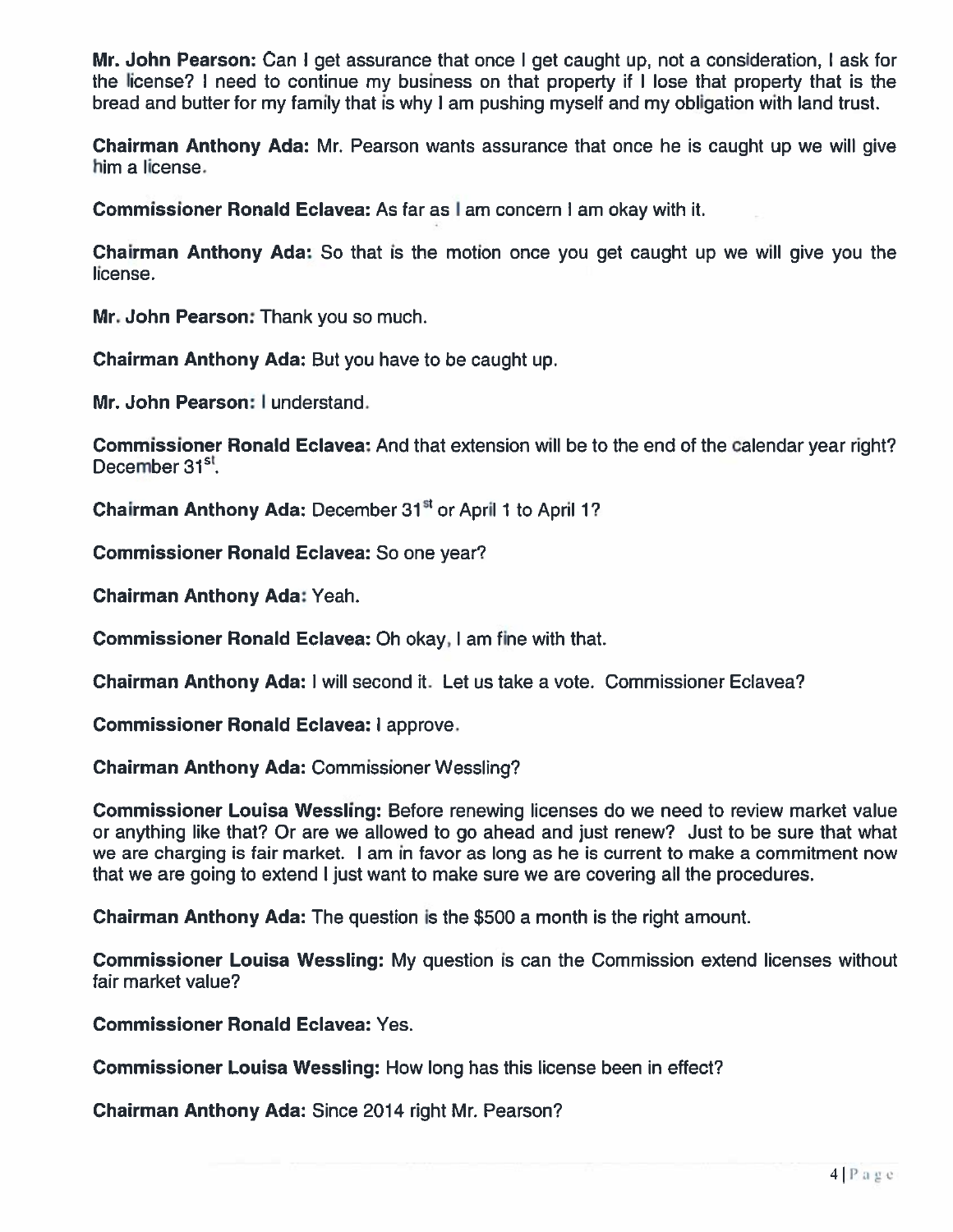Mr. John Pearson: Yes sir. It was year to year.

Commissioner Louisa Wessling: So are we required to do <sup>a</sup> market study?

Commissioner Ronald Eclavea: I think we are in the range right now. I think there is going to be some assessment.

Director Michael Borja: We are looking at <sup>a</sup> longer lease.

Commissioner Ronald Eclavea: I think there will be assessment I think we are still being responsible.

Deputy Director David Camacho: It is based on the size of the property; he is on the small portion.

Commissioner Louisa Wessling: I just want to make sure.

Attorney Kristan Finney: I don't have the original license in front of me but typically when you are leasing governmen<sup>t</sup> land you have to appraise it but in this case I would have to review the case to answer your question.

Commissioner Louisa Wessling: I just want to make sure we don't do anything we are not supposed to do otherwise I am in favor to see income generated for the commission and the account is current and that we are doing things properly. And if we do extend it that it is sound for him as well.

Director Michael Borja: We will ge<sup>t</sup> the details prior to the end of March.

Chairman Anthony Ada: If I recall when we leased out property to another tenant it was 8% of the market value, per square meter market when I did the number when Dong was here what Mr. Pearson is paying is right maybe <sup>a</sup> little bit better. Mr. Pearson you hear what we are talking about, we already gave GEDA the go ahead to send the determination of need for the other pieces.

Deputy Director David Camacho: That portion is not included in the determination of need.

Chairman Anthony Ada: Commissioner Cruz?

Commissioner Maria Cruz: I abstain.

Chairman Anthony Ada: You abstain. Commissioner Wessling votes yes. I vote yes Commissioner Orlino?

Commissioner Anita Orlino: I approve.

Chairman Anthony Ada: So we go<sup>t</sup> four votes. Motion passes.

Director Michael Borja: I will send another letter to you describing this meeting.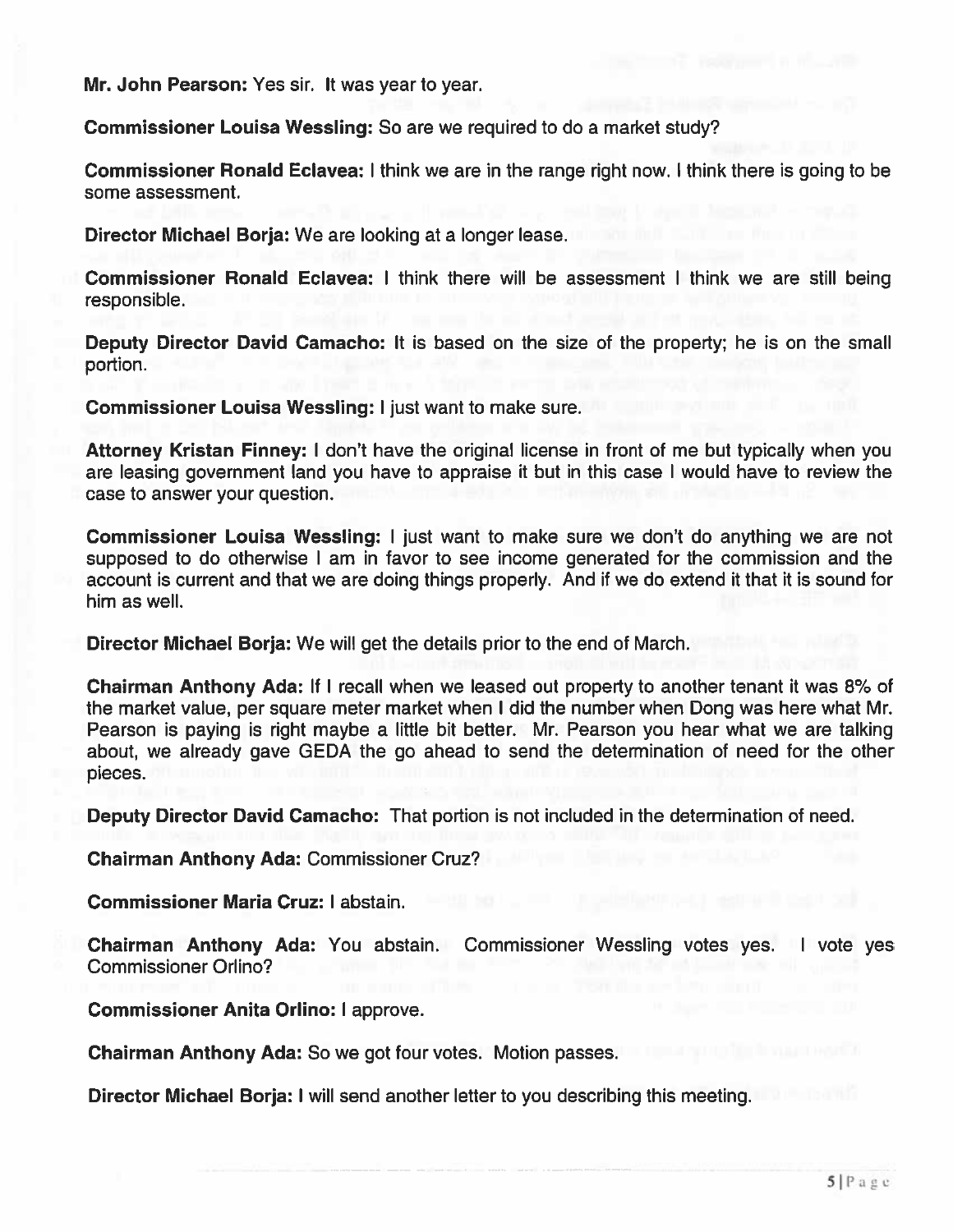Mr. John Pearson: Thank you.

Commissioner Ronald Eclavea: Thank you for your effort.

#### Ill. Old Business

#### B. Northern Market

Director Michael Borja: I just want you to know that Carlos Camacho submitted two months worth of rent to GEDA this morning hopefully we see that from GEDA next week. There are still issues to be resolved concerning his lease, we are still in the process of reviewing the survey map to determine the area of land described in his lease is correct that was brought up by the people reviewing his account the federal governmen<sup>t</sup> and title company and there will be <sup>a</sup> need to do an addendum to his lease because at one par<sup>t</sup> of his lease GEDA mistakenly gave the incorrect lot number so we need to correct that we are wrapping up the survey map to determine the actual property size and designations are. We are going to meet with Carlos once that has been determined to coordinate and agree to what it is and then I will do <sup>a</sup> response to his letter that specifies the two things the lot description and lot size and to acknowledge there was <sup>a</sup> change in company ownership so we are working on that right now he did make two months paymen<sup>t</sup> and he being paying <sup>a</sup> little bit over. GEDA was telling him they were going to adjust his invoice the second month he said they can't do that because that is not what it says on the lease yet. So if he is over in his paymen<sup>t</sup> there will be <sup>a</sup> little adjustment he lot size has been reduced.

Chairman Anthony Ada: Do we know the dollar amount he made payment?

Deputy Director David Camacho: \$52,000 plus for January and February he based himself on the GEDA billing.

Chairman Anthony Ada: Regarding the change of ownership, at the top of his letterhead he has Northgate Market Place at the bottom is Northern Market LLC.

Director Michael Borja: Well that is the DBA, Northern Market LLC had <sup>a</sup> change in ownership where there were additional owners brought in by the federal requirements that he is trying to apply for any change to the corporation he make that notice to everyone but an LLC is not technically <sup>a</sup> corporation, however in the spirit of the intent of that law still announcing the change in ownership but not in the company name, the company remains the same just that there are different owners involved and we will acknowledge that he has notified us. So will be doing <sup>a</sup> response to this January  $12<sup>th</sup>$  letter once we work out the details with our surveyors. Our chief surveyor Paul is here, do you have anything to add to Northgate Market Place?

Mr. Paul Santos: I am finalizing it, it should be done.

Director Michael Borja: We will call Carlos, <sup>I</sup> already sent him <sup>a</sup> note after this last meeting telling him we need to sit and talk about this we are still working out the details; changes will be required to make and we will notify GEDA as well to make an addendum to the lease to include the corrected information.

Chairman Anthony Ada: It is carving out that WSTCO case right?

Director Michael Borja: Yeah.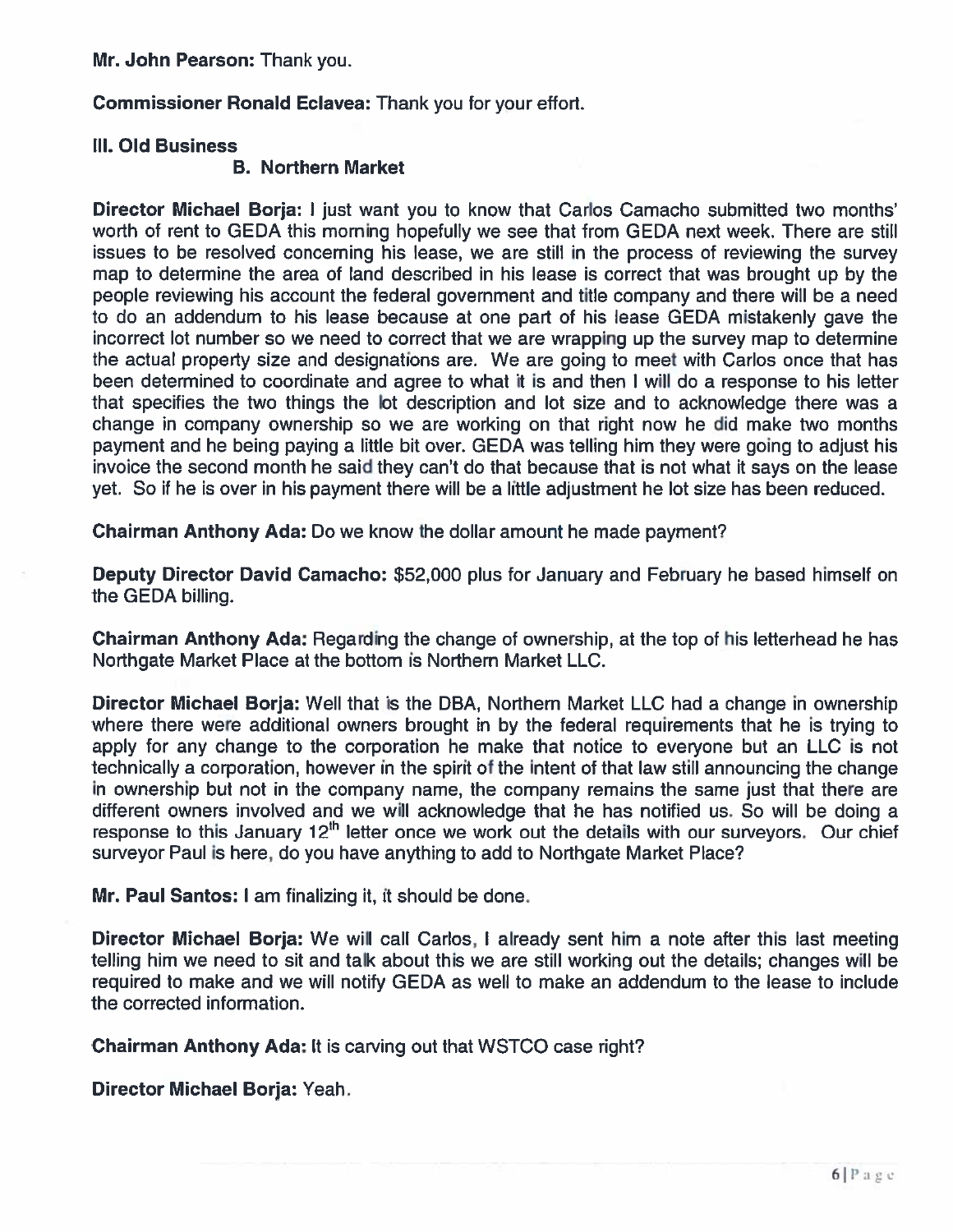Commissioner Ronald Eclavea: It's finally getting through.

Chairman Anthony Ada: It's carving out Northern Market's computation.

Commissioner Louisa Wessling: Do we know who the principles in managemen<sup>t</sup> development LLC? Who now owns 50% of Northern Market.

Director Michael Borja: I don't know who the principles are we can ge<sup>t</sup> that information, it is still him plus one or two investors.

Commissioner Ronald Eclavea: I know there are federal regulations he had to comply.

Director Michael Borja: He is not required because he is not a corporation but in spirt of cooperation.

Attorney Kristan Finney: In the lease that he had said that if the membership, that he couldn't assign the lease but that he had <sup>a</sup> corporation I think it said that if more than fifty percen<sup>t</sup> was transferred then that would constitute as assignment like the Director said it is not <sup>a</sup> corporation so it doesn't trigger that requirement.

Chairman Anthony Ada: Attorney Finney how soon do you think we can have the 3,050 square meters back into Mr. Camacho's footprint.

Attorney Kristan Finney: To add it back?

Chairman Anthony Ada: I am asking what is the status of that case?

Attorney Kristan Finney: I am not sure if this is the one that went to trial and we are waiting for the results, there are two of these cases one went to appeal the other went to trial and we don't have <sup>a</sup> decision from that yet.

Chairman Anthony Ada: Is it active in the court?

Attorney Kristan Finney: if I am right and this is the one that went to trial last year.

Chairman Anthony Ada: Let us try to identify it right now that is the one going toward NCS it was initially WSTCO they had property there and they wanted an access the property was carved out basically as <sup>a</sup> lot not an access; the other is the ten acres near the Mangilao golf course, is that Attorney Highsmith's summary of the different cases?

Director Michael Borja: Let me just pass it out. This is the one that was given to us back in May.

Chairman Anthony Ada: I know that Mr. Camacho expressed that he needed that piece also based on the design.

Director Michael Borja: He is moving on without it, so that is what is going on with the Northgate Market Place and once we sort things out I will prepare a response letter to the January  $12<sup>th</sup>$ letter.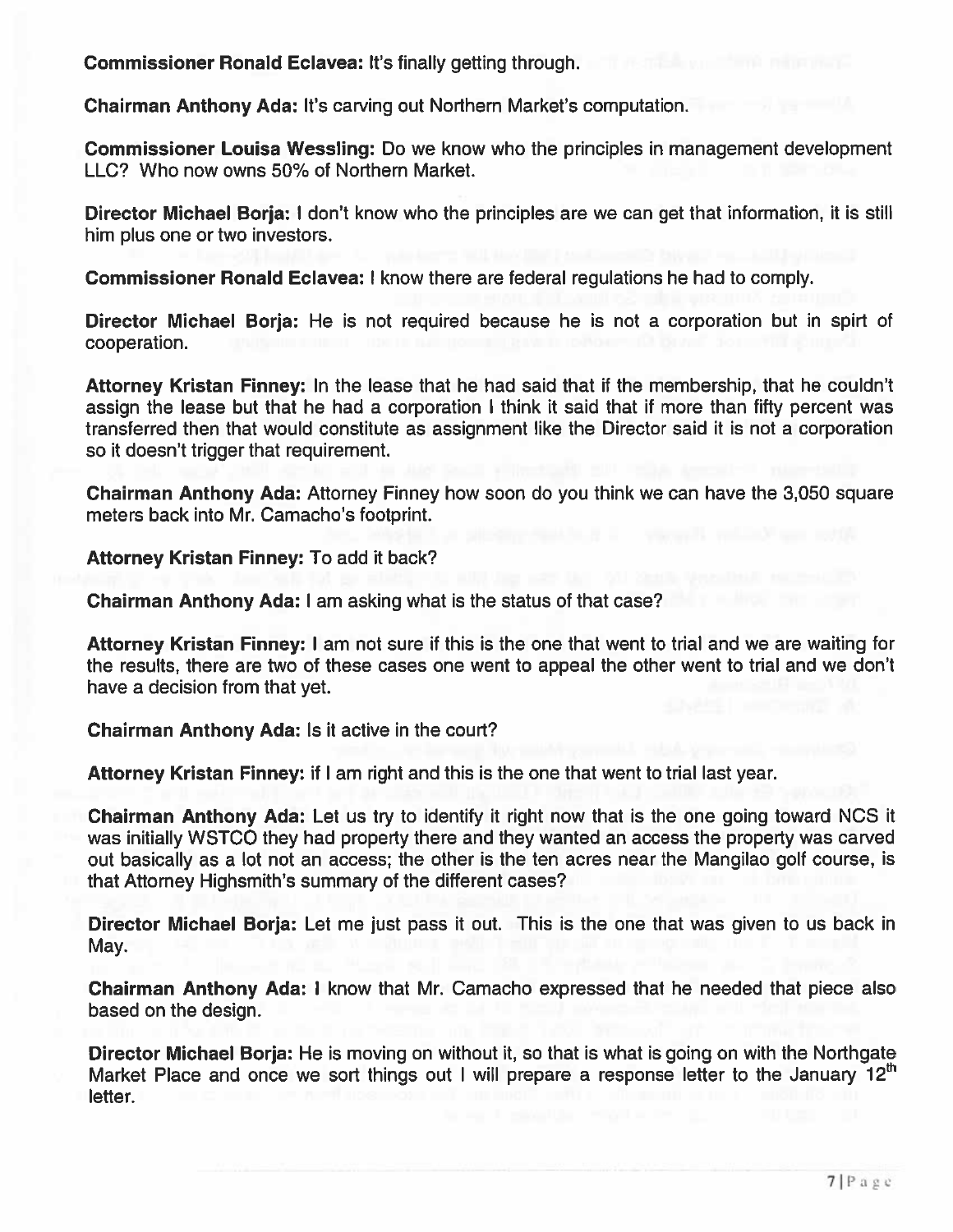**Chairman Anthony Ada: Is** this the most current one we have dated May 25<sup>th</sup>?

Attorney Kristan Finney: <sup>I</sup> think Highsmith did one after this.

Director Michael Borja: I just pulled this out of the system just for the sake of trying to understand what is going on.

Chairman Anthony Ada: Item number 2 says they expec<sup>t</sup> to go to trial in October 2016.

Deputy Director David Camacho: <sup>I</sup> will ge<sup>t</sup> the most current one dated November 2016.

Chairman Anthony Ada: So there is <sup>a</sup> more recent one.

Deputy Director David Camacho: It was passed out in your board meeting.

Chairman Anthony Ada: So there are no updates since November.

Attorney Kristan Finney: As far as I have heard there are no decisions in those court cases.

Chairman Anthony Ada: Did Highsmith back out in the whole thing when the AG was disqualified?

Attorney Kristan Finney: No! that was specific to that one case.

**Chairman Anthony Ada:** So you can get him to update us for the rest. Any more questior regarding Northern Market?

Director Michael Borja: He said he was getting matters closed out with the Feds by March.

## IV New Business A. Civil Case 1235-12

Chairman Anthony Ada: Attorney Miller will give us an update.

Attorney Sandra Miller: Last month <sup>I</sup> brought this case to the board because the Commission has not had an updated status in quite <sup>a</sup> while. The defendant of the Estate of Jose Martinez Torres asked the Judge to dismiss CV 1235 due to the their perceived failure of the governmen<sup>t</sup> being on the ball and not prosecuting its case, there was <sup>a</sup> hearing and the judge said pu<sup>t</sup> it in writing and so last Wednesday the defendant filed <sup>a</sup> motion to dismiss, <sup>I</sup> provided copies to the Director. That hearing on the motion to dismiss will be on April 6, I indicated to the Judge that i will file in opposition on behalf of the governmen<sup>t</sup> of Guam through the Governor, that will be due March 1. I am also going to file by this Friday <sup>a</sup> motion to stay on CV 1235-12 pending the Supreme Courts resolution whether the AG should or should not be disqualified this is that civil case where that office was dq'd but it's on appeal but <sup>I</sup> foresee that we won't be getting an answer from the Guam Supreme Court in six or seven months. In the meantime, yesterday around lunchtime the Supreme Court issued and ordered on another of one of the land cases involving the Torres' Estate, it was <sup>a</sup> probate case where it underlies all of the civil land cases and in that order the Supreme Court said that the probate court has the authority to distribute the 13.6 million dollars that is presently in trust those are the proceeds from the sales of certain parcels of land and those lands come from <sup>a</sup> different lawsuit.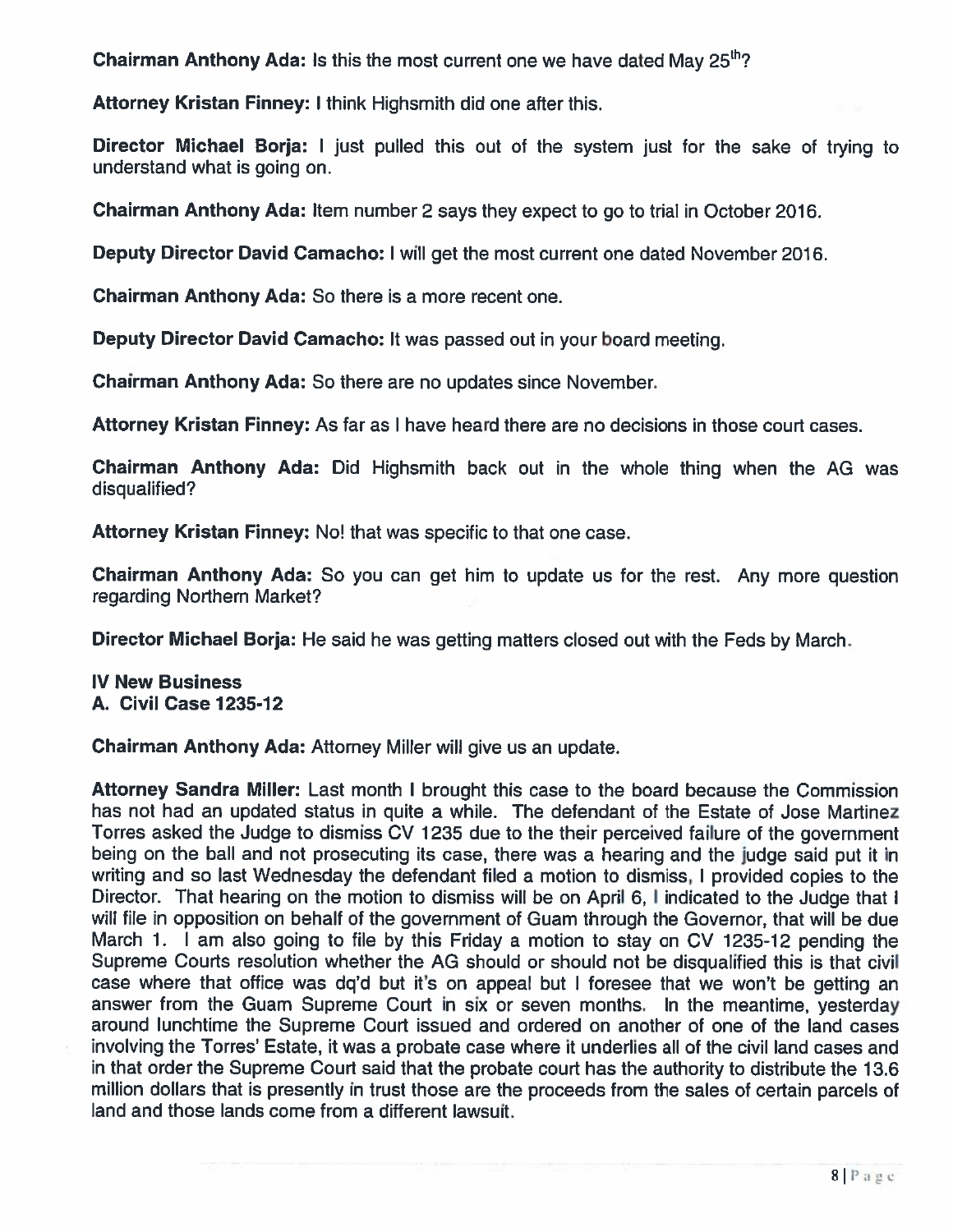Director Michael Borja: And that lawsuit is civil case 1124-09 and that is listed as number 4.

Attorney Sandra Miller: That was very recent like within the pas<sup>t</sup> 24 hours and I don't know what is going on in that probate case I don't know if motions have been filed to release the money. There is pending an informal offer to the commission to settle CV 1235-12, they offered an amount of 2 million dollars and the funds for that were conceivably to come from the 13.6 million dollars. But if the 13.6 million were to be distributed we don't know if the commission may or may not be any money left if the Commission said sounds good. It is all very speculative at this point, <sup>I</sup> don't have any answers as to what is going to come down the pipe other than that <sup>I</sup> was told the offer is still on the table and you just considerate it an academic exercise.

Chairman Anthony Ada: There is no written offer just communication?

Attorney Sandra Miller: Yes there is, but should the Commission decide to go to trial there are some good reason this lawsuit was brought but there is nothing to stop the Commission from making its own offer and deciding they will fish for something out there.

Chairman Anthony Ada: You brought up CV1 124-09, I am looking at this it is not completely update, do you have <sup>a</sup> copy?

Attorney Sandra Miller: I don't have <sup>a</sup> copy.

Chairman Anthony Ada: What I am interested in is if there was <sup>a</sup> decision on par<sup>t</sup> number 1 and par<sup>t</sup> number 2 it says here about having three GALC members dismissed, so is that par<sup>t</sup> dismissed?

Attorney Kristan Finney: From what I understand this case is stayed pending the Supreme Court decision because there is <sup>a</sup> motion to disqualify the entire office from what I understand and <sup>I</sup> am just going of what <sup>I</sup> think because Highsmith is actually the one leading, so <sup>I</sup> believe this case is stayed.

Chairman Anthony Ada: Well something happened the 13.6 million was released.

Attorney Kristan Finney: That decision just came out from the Supreme Court.

Attorney Sandra Miller: This is like <sup>a</sup> clock with many gears all inter-related but turning the same machine, this order was issued down from the Supreme Court for the probate case and this order says they are not going to stop the distribution from the sale proceeds and those sale proceeds came from the land involved in 1124-09.

Chairman Anthony Ada: Are you referring to the order referring to something we received yesterday?

Attorney Sandra Miller: The order I am referring to is the order of the Supreme Court that was filed yesterday February  $7<sup>th</sup>$  and it is called "Order Denying Writ of Prohibition". it is the probate case and it is saying that in the probate court nothing prevents it from distributing the funds. Now moving to 1124-09 <sup>I</sup> don't know if it is stayed or not stayed <sup>I</sup> don't know what is going on with that case.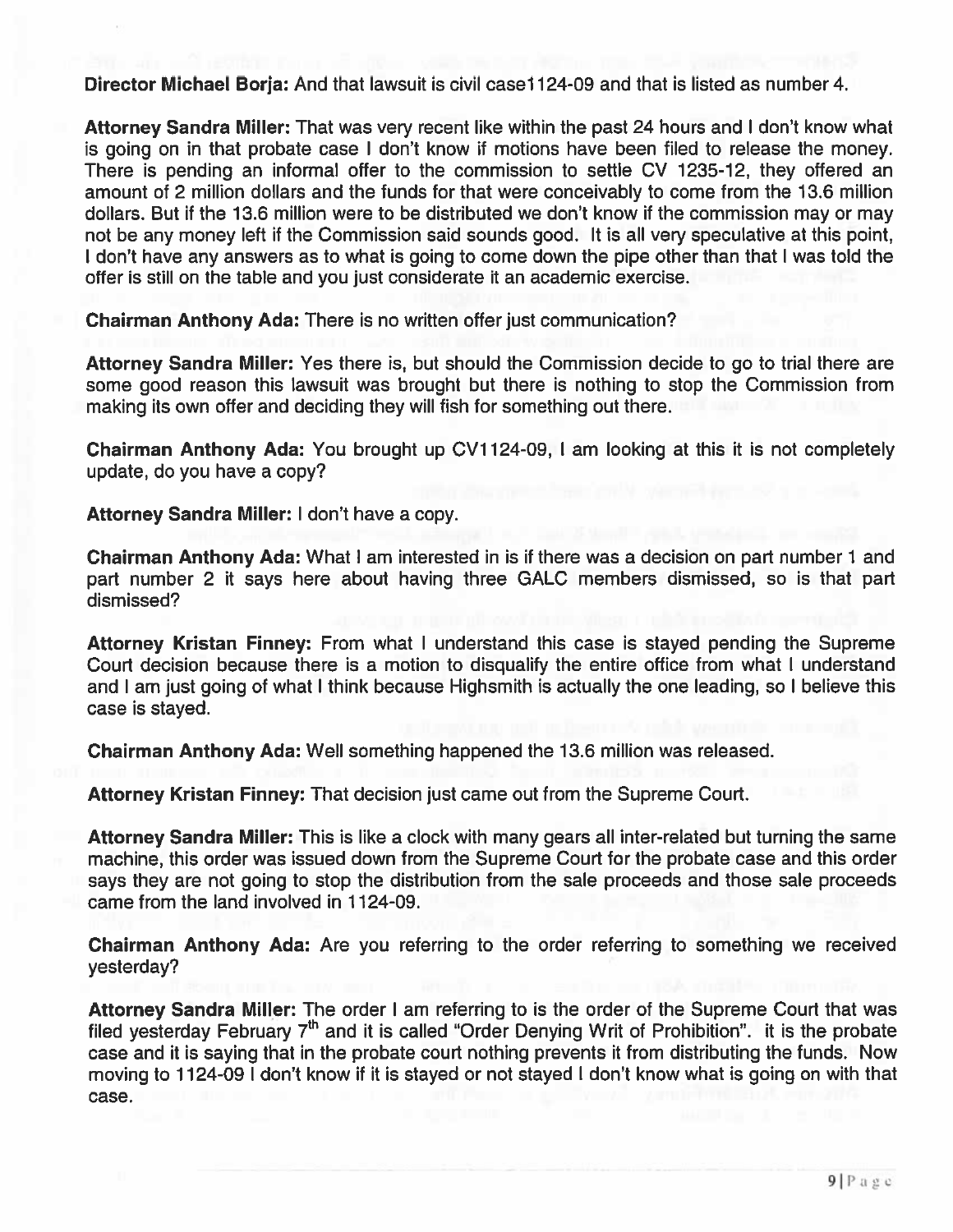Chairman Anthony Ada: Item number one we asked Judge Barcinas to order Geri Gutierrez not to distribute the 13.6 million, the way it is stated here in 1124-09.

Attorney Kristan Finney: It is because the fund being held in probate court are from the sale of the property that is from 1124-09.

Chairman Anthony Ada: So in this case Judge Barcinas is the probate Judge?

Attorney Kristan Finney: No. <sup>I</sup> think the probate judge is Judge Perez

Chairman Anthony Ada: We have to untangle this clock. In 1124-09 <sup>I</sup> am wondering if my colleagues are  $...,$  we know in the decision regarding the 13.6 cannot be held back. Number 2 where it says they move to sanction they are talking about Highsmith; number 3 we move the summary judgement to have the case where the three GALC members be dismissed that is what I am honing in, that was back in May 25

Attorney Kristan Finney: Everything in that case is stayed so nothing can happen in that case

Chairman Anthony Ada: Who are my three colleagues?

Attorney Kristan Finney: Who were personally named?

Chairman Anthony Ada: I think it was Ron Laguaña, Commissioner Anita Orlino

**Director Michael Borja:** I think it was Commissioner Mantanane

Chairman Anthony Ada: <sup>I</sup> really would love for that to go away.

**Director Michael Borja:** I think part of the informal discussions that were being brought up for the settlements the settlement would include just dropping all of that

Chairman Anthony Ada: We need to find out from that.

Commissioner Ronald Eclavea: Legal Counsel says it is pending the decision from the Supreme Court.

Attorney Kristan Finney: <sup>I</sup> am sorry it wasn't stayed pending this decision in probate court it was stayed pending another decision from Supreme Court that has to do with the Attorney General was just disqualified or the entire office has to be disqualified, even though that is happening in <sup>a</sup> different case Judge Barcinas stayed in 1124-09 to see what happens because they are inter related, the Judges don't want to come up with inconsistent results so they pause everything to see what the final ruling is in the Supreme Court.

Chairman Anthony Ada: Before we move on, it looks like this was just one piece that does not <sup>a</sup> affect the other pieces right? When the AG's office submitted for <sup>a</sup> summary judgement they did not submit for all these other items, to dismiss what they brought against these other board members, so does that summary judgement also states the court case.

Attorney Kristan Finney: Everything so when the court case was stayed that means no other motions can ge<sup>t</sup> heard nothing else can ge<sup>t</sup> filed until the court says we can move forward.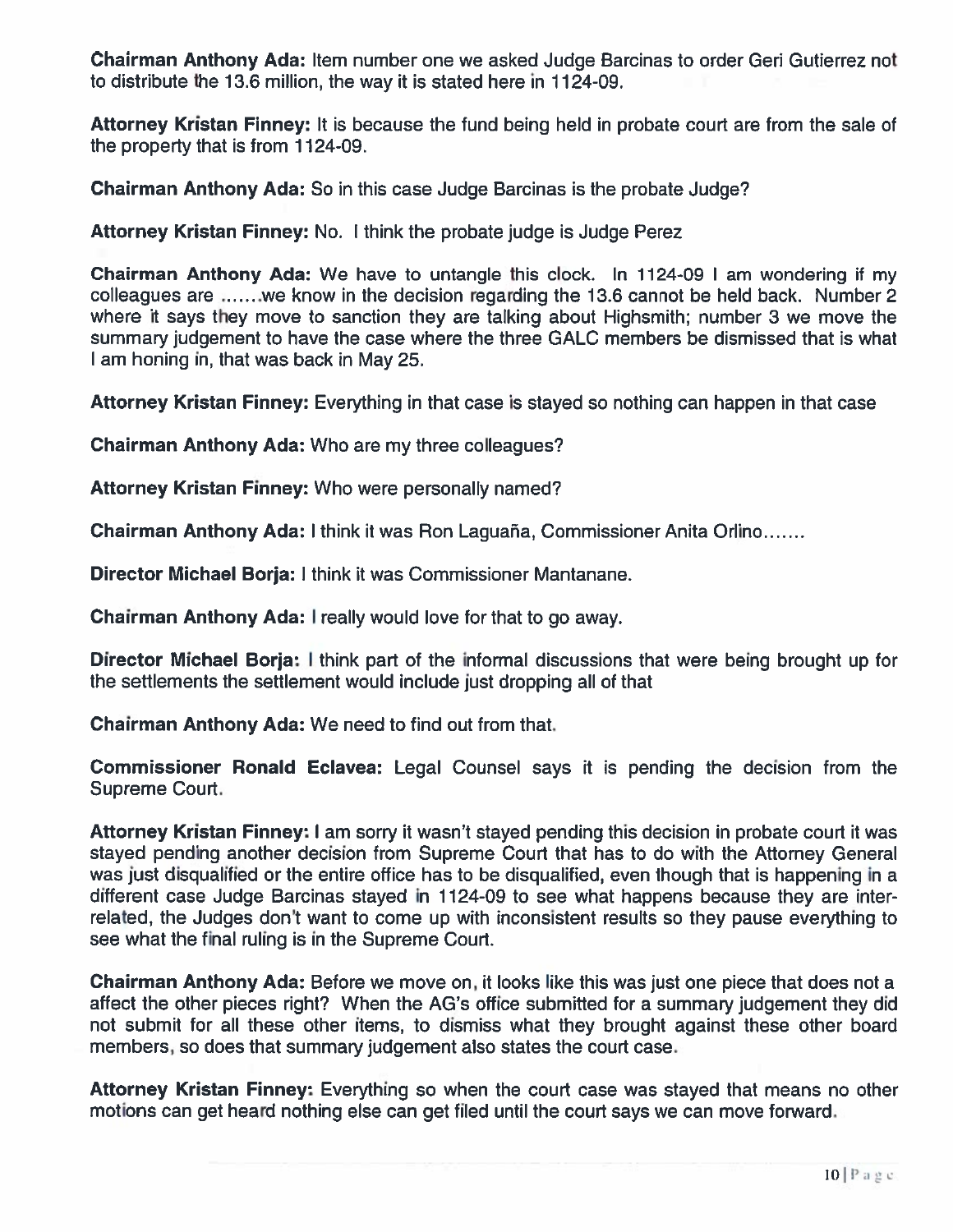Chairman Anthony Ada: That was at least as of May 2016 and there has been another memo from Attorney Highsmith in September 2016, I know Karen gave us <sup>a</sup> copy I just need to pull it out on my email what did he say in that letter, he is not updating yet?

Attorney Kristan Finney: There was <sup>a</sup> hearing for this 1124-09 the other day to talk about lifting the stay because Highsmith go<sup>t</sup> <sup>a</sup> notice about the distribution from probate court so he wanted to see if he could lift the stay on 1124-09 so that he could try to file something to stop the distribution but it turn out that the distribution that they wanted to make had to do with the other case that has already been settled the Micronesia Mall par<sup>t</sup> I don't know what case that is, when that became clear he withdrew the motion to lift the stay. I think that is why everything has been stayed, I was presen<sup>t</sup> in court with Highsmith but I have not been involved. I can tell you what I know but there are parts I don't know, I have not been involved with everything that has been filed.

Chairman Anthony Ada: So in these twelve cases only 1235 disqualified the Attorney General, but the Office of the Attorney General is still involved with 1,2,4,5,6,7,8.

Attorney Kristan Finney: Yes.

Attorney Sandra Miller: The probate denying the writ of prohibition that is number 7 on this list, "we have petitioned the Supreme Court restraining

Attorney Kristan Finney: When it says out of the case here I think it means that the government is not the creditor of the Estate so they can't be <sup>a</sup> par<sup>t</sup> of the probate case not as the Office of the Attorney General.

Attorney Sandra Miller: Yah, yah, yah. You would be right, we understand creditor.

Attorney Kristan Finney: Just because they have this claim to this property that is the source of the fund of the Estate (inaudible).

Chairman Anthony Ada: Item number 7 in WRP 16-001.

Attorney Sandra Miller: That is the Supreme Case number, so number 7 is the order issued yesterday.

Chairman Anthony Ada: So they have decided, the restraining order has been denied.

Attorney Sandra Miller: So in 1235-12 I am also going to reques<sup>t</sup> <sup>a</sup> stay similar to <sup>a</sup> stay in 1124-09 pending <sup>a</sup> resolution by the Supreme Court on these issues.

Chairman Anthony Ada: Relative to this?

Attorney Sandra Miller: Relative to litigation on 1235 as long as there is no stay the governmen<sup>t</sup> is supposed to take this to trial, keep going. In the meantime we have an appeal filed by Mr. Highsmith the AG should not be disqualified in the meantime like Kristan Finney says you go<sup>t</sup> to have consistency with all these cases and different judges so I am pretty sure.

Commissioner Ronald Eclavea: So the Judge just found favor with Judge Perez's' rulings?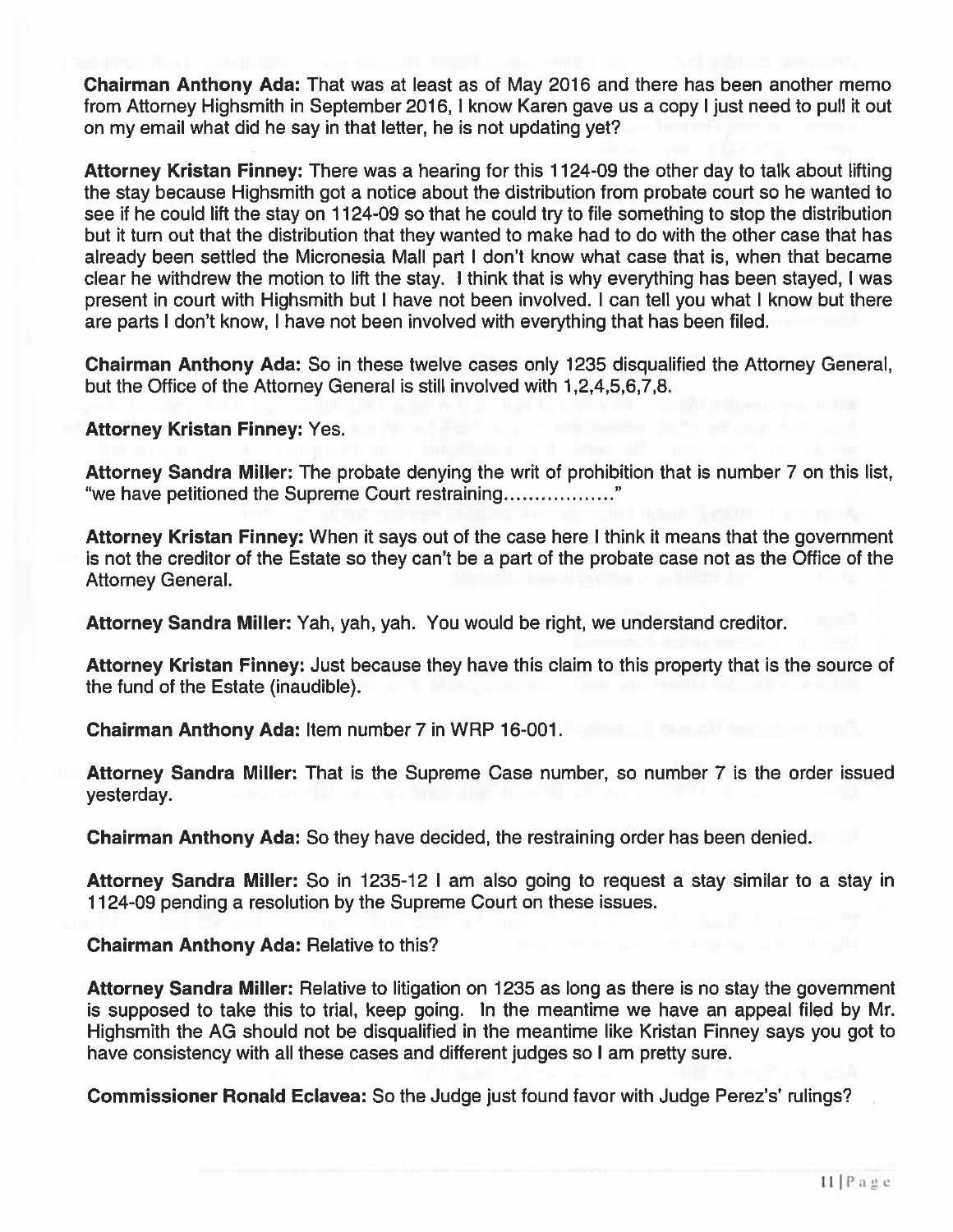Attorney Sandra Miller: Yes. I think Judge Perez decision was to distribute. I will continue to keep the commission updated on 1235.

Commissioner Ronald Eclavea: By the way it is <sup>a</sup> separate case of ownership. The issue of ownership is still in play I guess.

Attorney Kristan Finney: When you say the property......

Commissioner Ronald Eclavea: I am talking about

Attorney Kristan Finney: There are different properties in these cases.

Commissioner Ronald Eclavea: The Supreme Court case on the 13.6 million.

Attorney Kristan Finney: And that has to do with 1124 not 1235.

Attorney Sandra Miller: The effect of that 13.6 in case 1235 funds from the probate distribution could help pay for other settlements not just 1235 but all the other cases too, that is where they will ge<sup>t</sup> the money for settlement. If they distribute to all the heirs there may not be sufficient funds to pay any liability.

Attorney Kristan Finney: I don't recall Highsmith mention settlement offer.

Attorney Sandra Miller: He and I have talked about it, he is aware of it but there was not anything formal, nothing in writing it was informal.

**Commissioner Ronald Eclavea:** The mechanism (inaudible) your saying is really confusing trying to separate which from what.

Attorney Sandra Miller: We need <sup>a</sup> diagram just to show how they are all related.

Commissioner Ronald Eclavea: When we look at 4 and 7 we think of that 13.6 million.

Attorney Sandra Miller: Because it is the same estate I don't know why they don't bundle them up into one case. Different judges different case numbers and different years.

Commissioner Ronald Eclavea: They were at different times and different families filing too.

Attorney Sandra Miller: That's all <sup>I</sup> just wanted to update you guys.

Chairman Anthony Ada: So you are here for 1235 and Attorney Finney will contact Attorney Highsmith to update us in the other cases.

Attorney Sandra Miller: Attorney Highsmith has been helping me understand what is going on.

Chairman Anthony Ada: I am glad he is because he has been there early on.

Attorney Sandra Miller: I think he handled most if not all of these cases.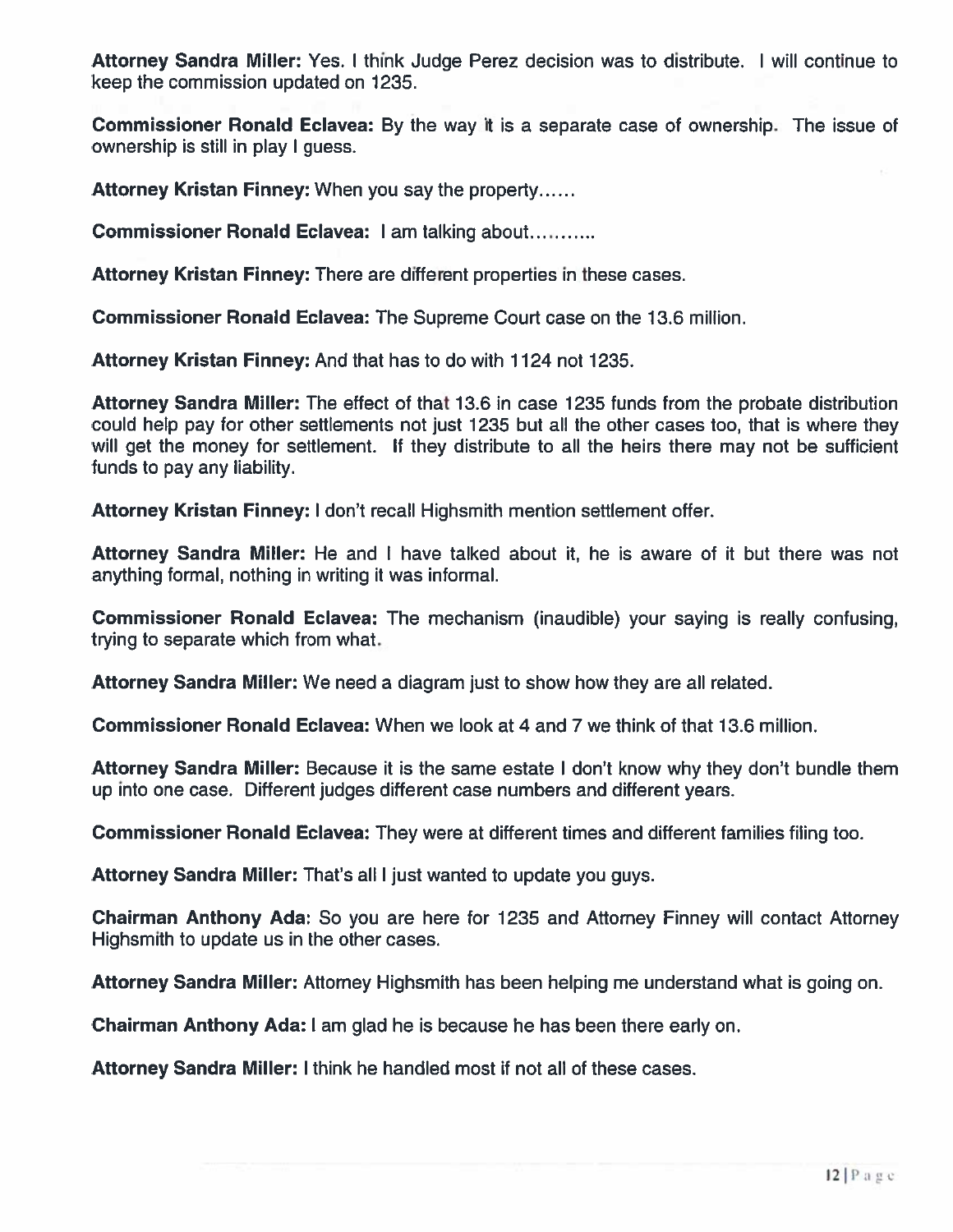Chairman Anthony Ada: Item number 6 didn't we already ge<sup>t</sup> the money? The easement at Micronesia Mall.

Attorney Kristan Finney: Everything is completed now and they were going to release the money last week.

Chairman Anthony Ada: Because here Attorney Highsmith says that by July 2016 we should have collected.

Attorney Kristan Finney: But it took longer than that but I believe the funds were supposed to have been released last week.

Chairman Anthony Ada: Can we ask Attorney Highsmith to bring us up to date. Board members do you want to dive into this order denying writ of prohibition or do you want time to read and talk about it?

Commissioner Ronald Eclavea: I would like to touch on something here page 6 of 8, order denying writ of prohibition. At the bottom of the page "the Commission directs the Chairperson and the Secretary of the Commission the condition the return of the property and the Estate shall reques<sup>t</sup> the probate court, and in parenthesis".

Chairman Anthony Ada: What line?

Commissioner Ronald Eclavea: Number 20.

Commissioner Maria Cruz: Page 6 of 8, line 24 which is absolutely not true.

Commissioner Ronald Eclavea: But the whole statement starts at 23. "The Estate shall reques<sup>t</sup> the probate court to accep<sup>t</sup> the returns of the property in exchange for Estate terminating all future claims".

Chairman Anthony Ada: They are quoting back to when they went to probate court this is what Attorney Yanza said to Judge Anderson.

Commissioner Maria Cruz: Which is not true.

Commissioner Ronald Eclavea: That is why I wanted to touch on that.

Chairman Anthony Ada: Just to refresh our memories to terminate all future claims Attorney Mike Philips made <sup>a</sup> comment Judge Barrett-Anderson asked him if he objects and if he wanted to make <sup>a</sup> comment I don't agree that the Ancestral Lands Commission will make any future claims Ancestral landowners own the property you can't tell them take this and you can't claim any more that is when I asked Attorney Rozano what other properties are there that might fall under this future claims and he said <sup>a</sup> small property up by Naval hospital something like <sup>a</sup> 1,000 square meters and I asked him, why would we give you <sup>a</sup> million square meters and tell you don't claim the 1,000, it doesn't make sense. Anyway it is in the wrong venue it is in probate court, it led the judge believe it was good to go on the Commission side and the judges have to move forward.

Attorney Kristan Finney: That is what they are arguing in court right now at least with 1124-09.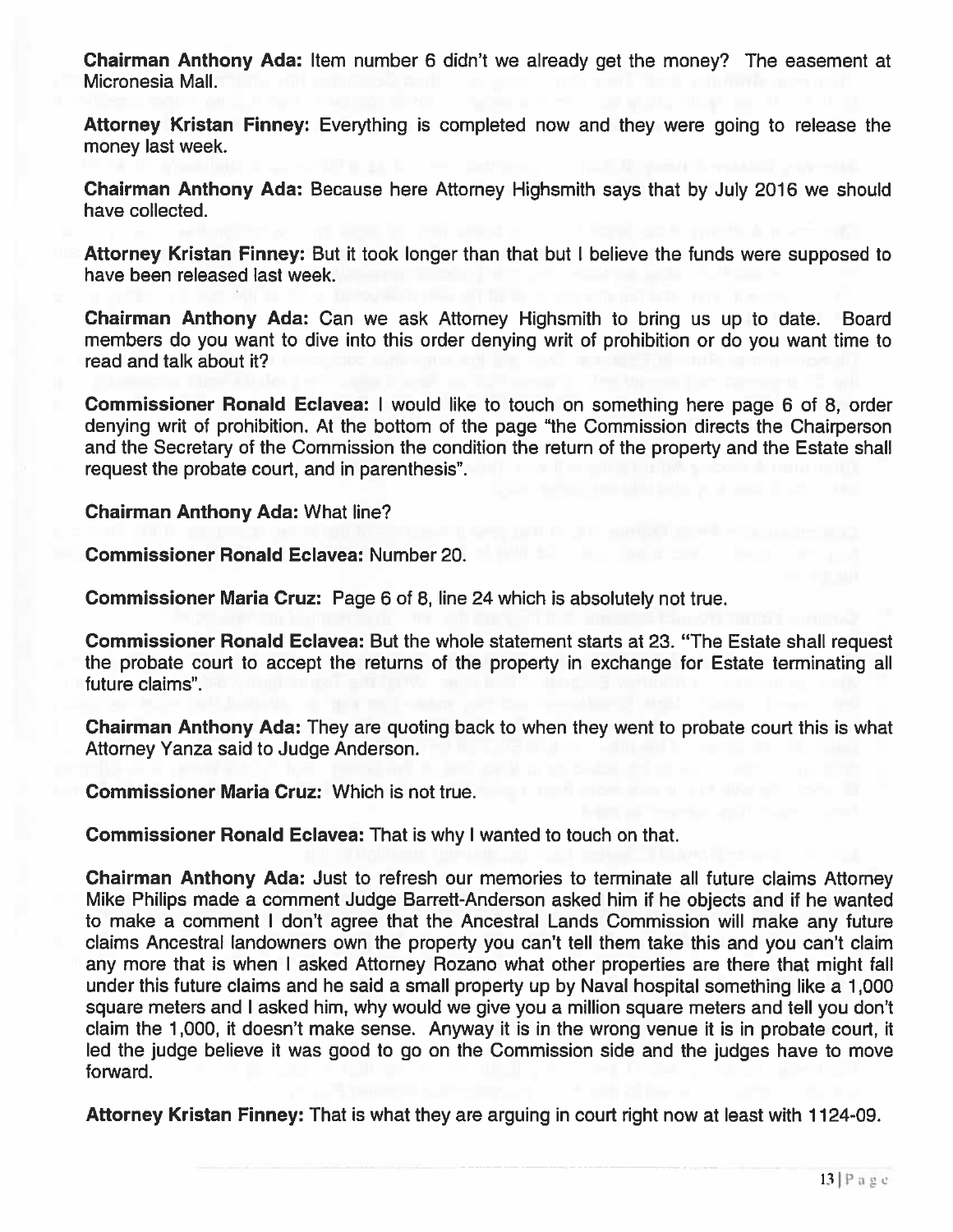Chairman Anthony Ada: They didn't bring what then Commissioner Charfauros said you gotta go to court, you gotta prove you own the property, once you prove that it is no longer conditional but if you don't prove that you own the property you have to return it, and that is in the transcript.

Attorney Kristan Finney: It didn't happen that way but as <sup>a</sup> follow up to that some other things happened where the property was transferred.

Chairman Anthony Ada: Back then the board had no legal representation there was nobody able to make sure that they were in the right court to prove that they owned the property. It went to probate and from what we learn they don't decide ownership but only distributing of property. The Attorney at that time did not follow what he was instructed to do at the board meeting at the court building.

Commissioner Ronald Eclavea: They are the ones that composed the deed, the directives to the Chairperson and we did not compose that for sure it says "the probate court received <sup>a</sup> final written decision and order from the GALC" they drafted that and they pu<sup>t</sup> in that thing about probate court in there.

Chairman Anthony Ada: <sup>I</sup> believe it was Attorney Louis Yanza that offered to write the deed. He came back this way and told the judge okay.

Commissioner Anita Orlino: No, at that time it was one of the board members at the time that told the lawyer, <sup>I</sup> was there, and told him to go ahead and draft the deed. And that is what happened.

Commissioner Ronald Eclavea: But they are the ones that inserted probate court.

Chairman Anthony Ada: Remember <sup>a</sup> board is <sup>a</sup> majority of seven, I should have brought <sup>a</sup> write up from me to Attomey Bischoff at that time. What the Torres family did was then went to then board member Mark Charfauros and they made him sign an affidavit that what he meant was to just give it but in the transcripts of the board it was clear "prove you own it and if you can't return it". He changed his mind, he told Bischoff he is only one out of seven, you cannot have an affidavit of one it has to be voted by at least five of the board. But <sup>I</sup> don't know what Attorney Bischoff did with that it was more than <sup>a</sup> year later they made Mark change his mind, the Torres family made him change his mind.

Commissioner Ronald Eclavea: I am just drawing attention to this.

Chairman Anthony Ada: Well there is something on the table, an offer, and there is <sup>a</sup> lot of time that pas<sup>t</sup> by and the proper thing for us to make <sup>a</sup> responsible decision we need to have <sup>a</sup> comprehensive like Attorney Miller said, <sup>a</sup> diagram to bring everything back up to the surface to see what is in front of us here. There are documents that the Attorney General has with what transpired with all these cases.

Attorney Kristan Finney: There is <sup>a</sup> big file.

**Chairman Anthony Ada:** I am talking about documents that go back to the Naval government era about what happened to this, have you seen that Attorney Finney?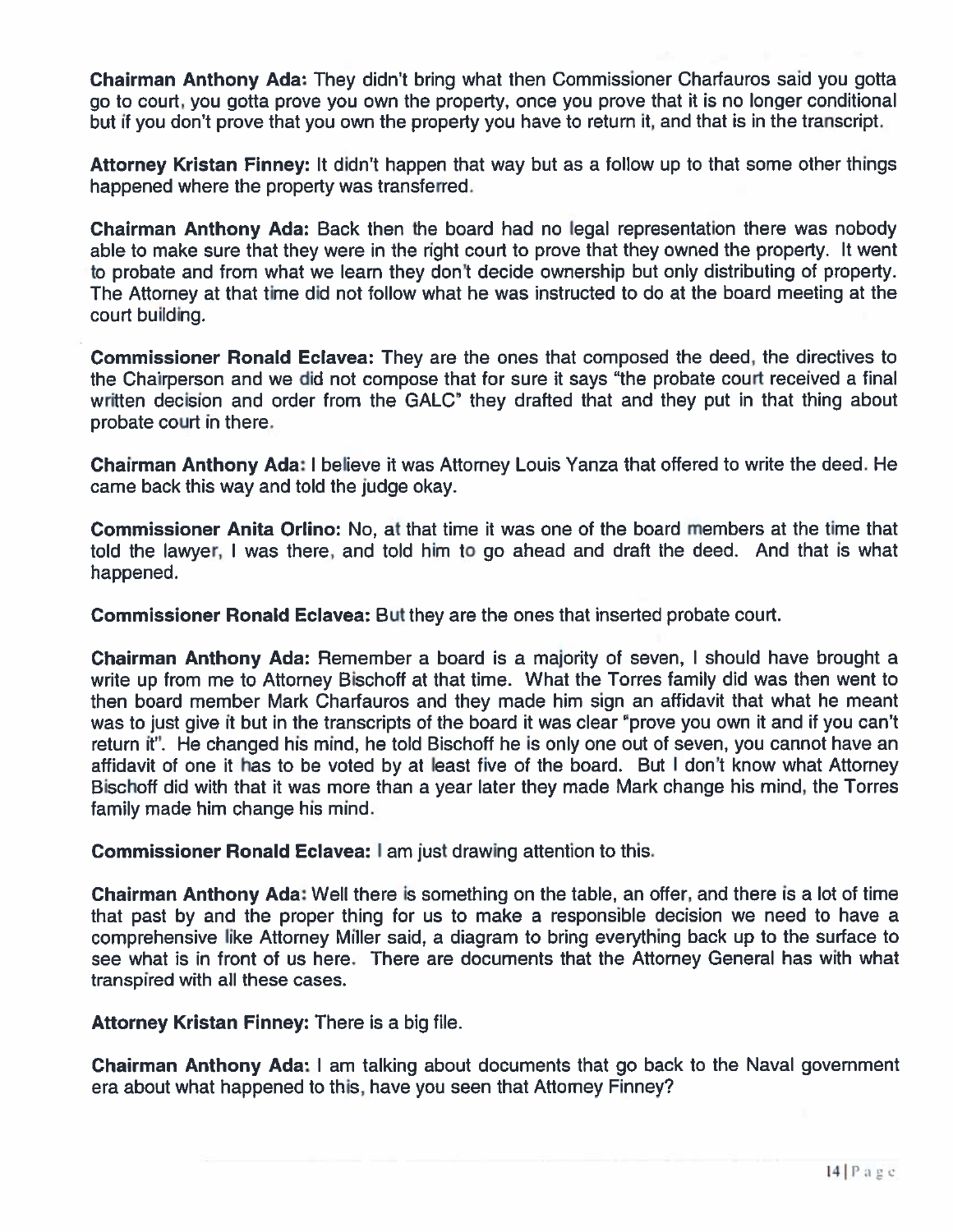#### Attorney Kristan Finney: Yes.

Chairman Anthony Ada: There is <sup>a</sup> timeline, correspondence that goes back and forth and how did this property ge<sup>t</sup> transferred to Ancestral Lands. We need to have <sup>a</sup> comprehensive look at it and do it fast.

Attorney Kristan Finney: All of that is an issue with these cases the land did not have an Ancestral owner before 1930 it was owned by Naval governmen<sup>t</sup> of Guam, so that is an issue.

Chairman Anthony Ada: Yeah but there is <sup>a</sup> portion of the ancestral lands act that talks about where any excess land returned by the Navy be returned to ancestral lands it is in 80105...............something like that. The question is can an executive order transfer land or only the legislature transfer land. The legislature created <sup>a</sup> law that says excess transfer it, if it is an original landowner, let him have it, if it is not original landowner pu<sup>t</sup> it in the land bank. Yesterday I went through everything that will make this discussion clear and we basically have to map it out and everybody can be brought up to speed. I know some of us remember but some of us do not remember, I am one of them, I recall but

Commissioner Maria Cruz: My concern the money is being released how are we ever going to collect? No one is taking the RFP we are back to day one when we were without an Attorney and that is what is happening now so I think we should take <sup>a</sup> look at negotiating before the funds are all gone, this was released yesterday can you imagine how they work maybe it is already gone.

Chairman Anthony Ada: If they have good lawyers which I believe they do, they will advise their clients it has been released but don't do anything yet.

Commissioner Maria Crux: We wish they advise that , to me right now I am thinking and don't know about the rest of you this has been dragging on for so many years I couldn't even sleep last night just thinking about it.

Chairman Anthony Ada: This question is not going to go away even if the money disappears because it has been asked of me by more than three people how did they ge<sup>t</sup> that million square meters? I say they were supposed to prove they own the property but that is not what they told the judge.

Commissioner Maria Crux: <sup>I</sup> think they know we have done all we can up to today, right now things have changed, we really don't have

Chairman Anthony Ada: I don't think I gave this to you Attorney Miller, this was dated January 7 of this year I shared this with you guys this morning.

Attorney Sandra Miller: I don't have <sup>a</sup> copy.

Chairman Anthony Ada: This was done by Steve Limtiaco at the PDN he was pretty thorough in writing up that case it turns out that what prompted the article was Rev/Tax was billing the Estate what they owe on that 21 million dollars and there was an argumen<sup>t</sup> whether it was <sup>a</sup> gift or inheritance, something like that. That is how that came to the surface and that is out there again.

Attorney Sandra Miller: It is almost as if Steve Limtiaco read some of the transcripts some of this quotes doesn't sound like something you see in an order.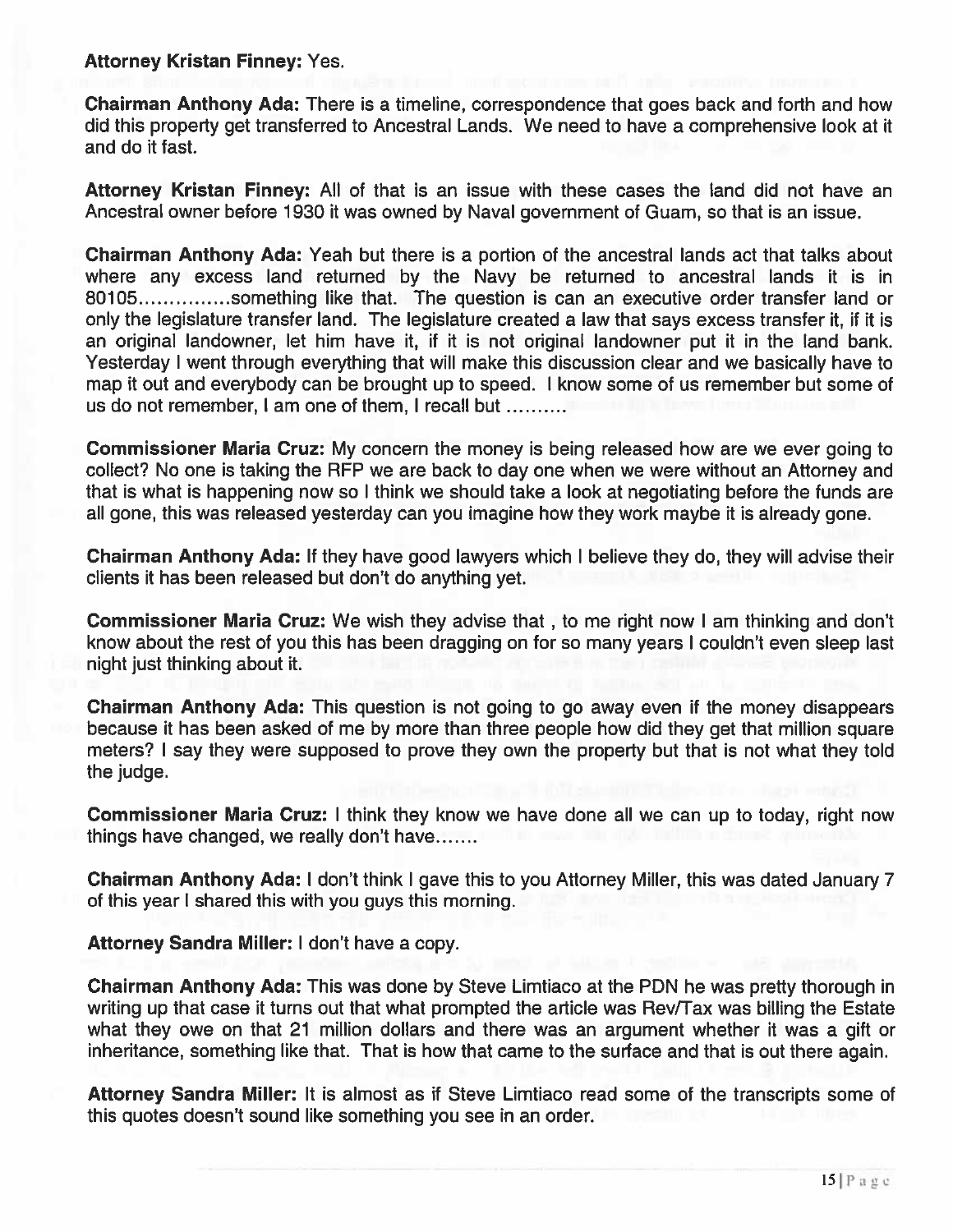Chairman Anthony Ada: That was most likely from transcripts from ancestral lands, the family was instructed to go to court to prove they owned the land but something happened on the way to court. When is our next meeting, we need to lay this down real quick, Commissioner Cruz says it is gone we might as well forget it.

**Commissioner Maria Cruz:** I am not saying that I am saying try and negotiate while there is stil money there.

Chairman Anthony Ada: She is saying there is something on the table let's talk about that but before we do that we need to bring everybody up to date. We can continue talking about this but let us ge<sup>t</sup> the other stuff out of the way. Director do you have <sup>a</sup> report?

Attorney Kristan Finney: Do you want Highsmith to come to your next meeting?

Commissioner Ronald Eclavea: Oh yeah that would be great. He can give us implications of the aftermath and what it all means.

Director Michael Borja: I don't have <sup>a</sup> report. The financial stuff was not included, you will have it next meeting.

Commissioner Ronald Eclavea: From what I go<sup>t</sup> from legal counsel there is an offer on the table.

Chairman Anthony Ada: Attorney Miller was clear to say she is not our counsel.

Commissioner Ronald Eclavea: No. she is on that one case.

Attorney Sandra Miller: I am in <sup>a</sup> strange position in that I did not make an appearance in 1235 I was summoned by the Judge to make an appearance because the plaintiff in 1235 is the governmen<sup>t</sup> of Guam and with the Attorney General out of the way the Chief Executive who is the governor he has to protect the governmen<sup>t</sup> of Guam so I am representing the Governor and you all work underneath him technically I am the interim which includes by default

Commissioner Ronald Eclavea: But it is still somewhat there.

Attorney Sandra Miller: My job was to find you your own lawyer that was the order from the judge.

**Commissioner Ronald Eclavea:** But is it safe for me to say there is a proposition on the table and our options are to do <sup>a</sup> settlement be it land or money, it is still on there technically.

Attorney Sandra Miller: I spoke to some of the parties yesterday and there is an informal, unwritten offer is still on the table, how long it is going to stay on the table I don't know.

**Chairman Anthony Ada:** It is going to be catch me if you can now that the money is released

Attorney Sandra Miller: I think the real issue especially in 1235 because I am not sure what is going on in the other cases, the property is still in the Estates name or whether it has been sold and I don't know the answer to that.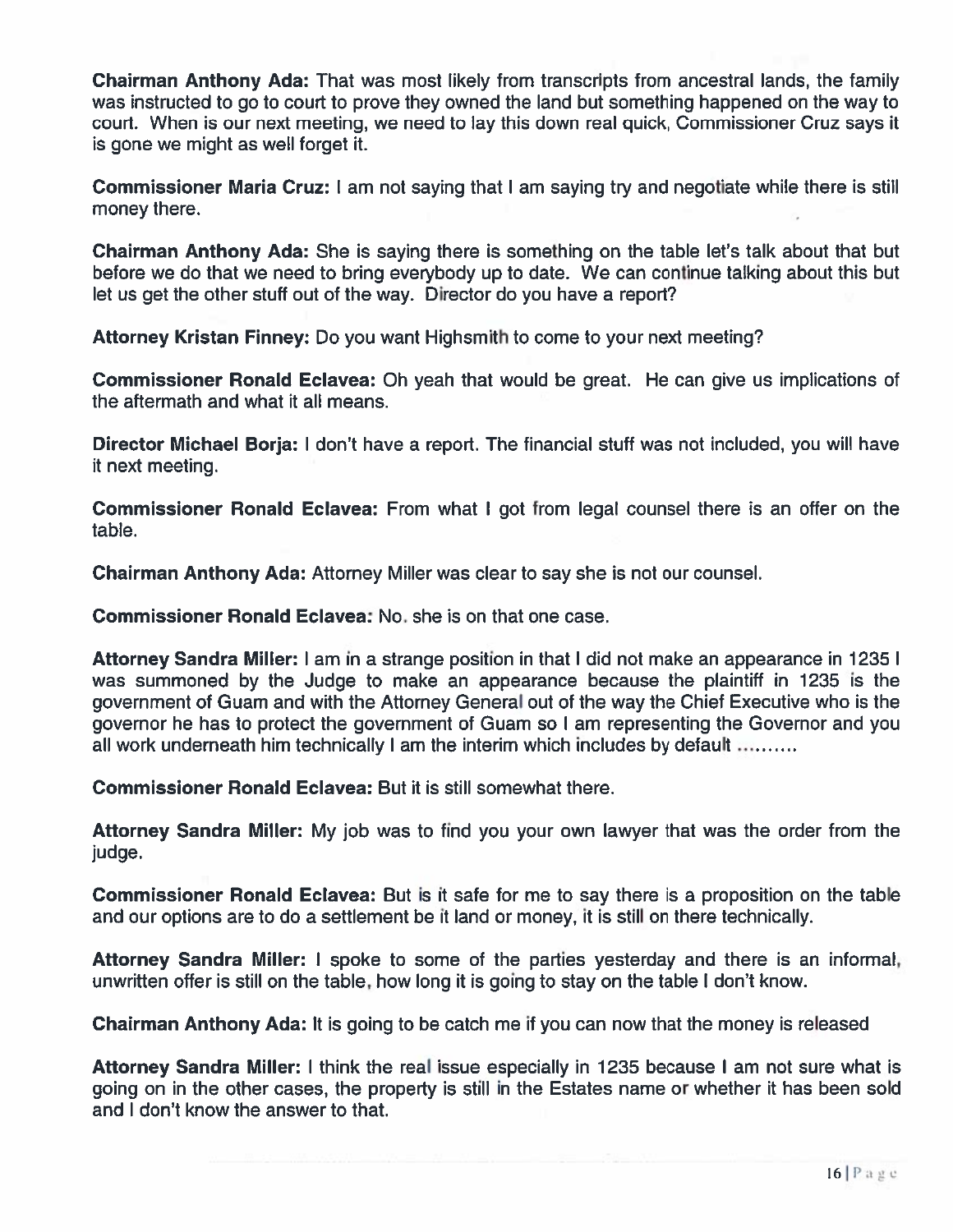Commissioner Ronald Eclavea: I think we should clarify that right away and see where we are at from my understanding it has not been sold it is still there, what do you call it when they can't do anything with it.

Attorney Sandra Miller: They call it <sup>a</sup> lis penden.

Commissioner Ronald Eclavea: So let us just clarify. There are three lots.

Chairman Anthony Ada: The one that generated the 21 miliion already has <sup>a</sup> third owner remember when Attorney Ecube came to ancestral lands and said that Mr. Yoon was <sup>a</sup> bonafide third party purchaser innocent, he didn't know what was going on. Attorney Bischoff at the time said he bought the property in good faith, he didn't know what was going on.

Commissioner Ronald Eclavea: But we are talking about the three other lots.

Chairman Anthony Ada: The one that generated this money is up there in the workforce village.

Commissioner Ronald Eclavea: The one she is representing right now.

Chairman Anthony Ada: The Micronesia Mall one.

Commissioner Ronald Eclavea: And the one across the street too.

Attorney Sandra Miller: 5007.

Chairman Anthony Ada: They are all around the Micronesia Mall area.

Attorney Sandra Miller: 5007, 5008, and 5008-1.

Chairman Anthony Ada: It is behind Cabalen restaurant.

Attorney Sandra Miller: The Commission can fight for those lots but I don't know if you still have it.

Commissioner Ronald Eclavea: So we need to clarify that and the probate case and what were we disqualified for I know we have those three lots that were in stay because of the involvement in the probate case.

Commissioner Anita Orlino: Do you want to acknowledge Commissioner Sablan?

Chairman Anthony Ada: oh yes! For the purpose of the recording he has been here. Attorney Finney will ask Highsmith to give us <sup>a</sup> status update and Attorney Miller will update us on the status of 1235 only.

Attorney Sandra Miller: I only know 1235 but because they are all together I am happy to work with Attorney Highsmith.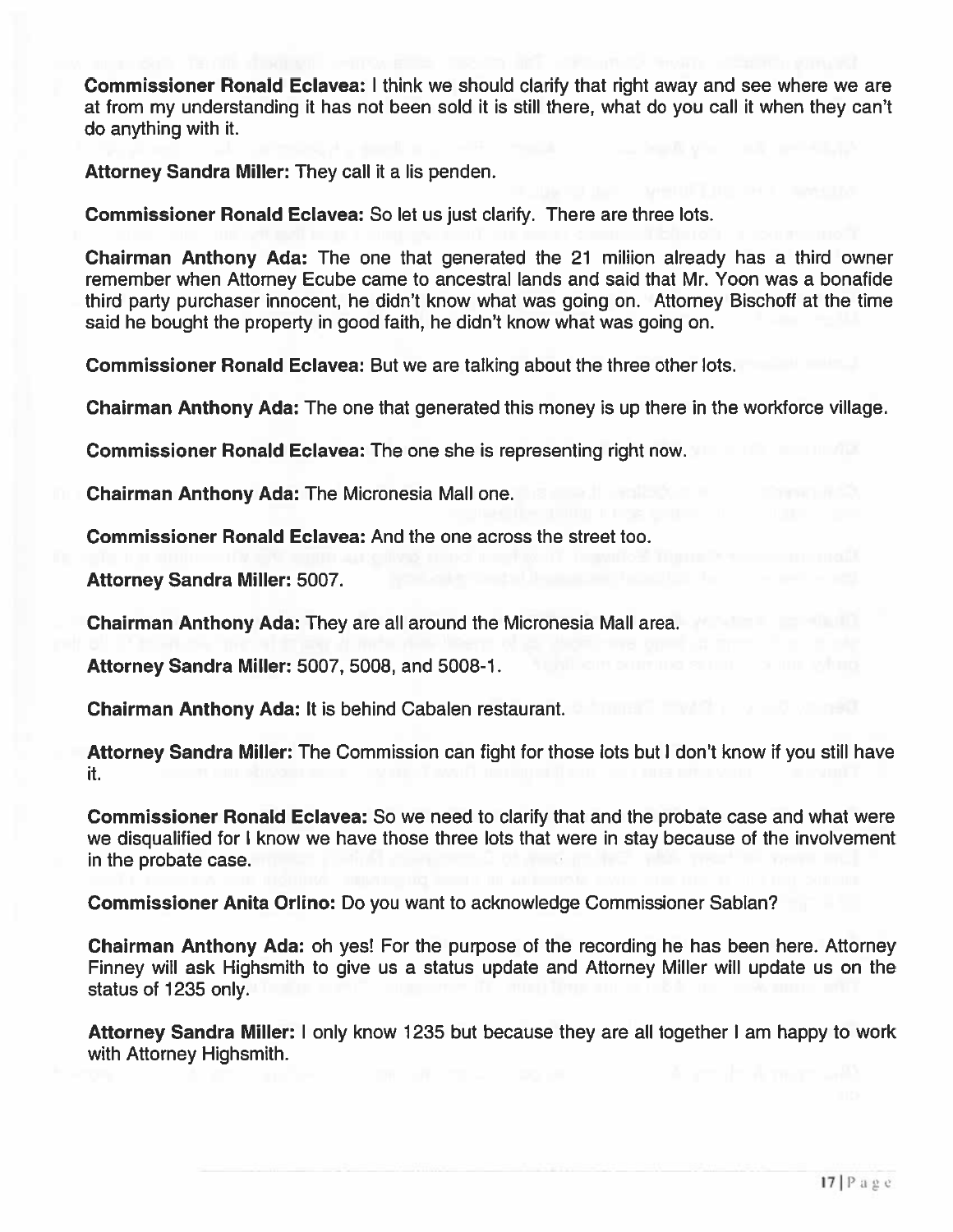Deputy Director David Camacho: The probate case where Elizabeth Barrett Anderson was involved that case filters down to the one million square meters on that civil case it is showing different lot numbers, that shows across the Micronesia Mall.

**Chairman Anthony Ada:** Oh Ooh! Attorney Finney is there a typo error in these descriptions?

Attorney Kristan Finney: What do you mean?

**Commissioner Ronald Eclavea:** There are three separate cases that the land was returned and we shouldn't have.

Chairman Anthony Ada: We have maps here, where are those lots? I keep hearing it is across Micronesia Mall but that is the million square meters towards Tanguissan right?

Commissioner Anita Orlino: 5007, 5008, 5008-1.

(inaudible- to many speaking at the same time).

Chairman Anthony Ada: On this comprehensive review can we have maps?

Commissioner Anita Orlino: It was suggested at one of our meetings that we have maps of all the lands in our inventory and it didn't materialize.

**Commissioner Ronald Eclavea:** They have been giving us maps the whole time but after al these years we ge<sup>t</sup> confused because it is taking so long.

Chairman Anthony Ada: For this 1235 and what happened yesterday we have to pu<sup>t</sup> together <sup>a</sup> study or diagram to bring everybody up to speed with what is going on and we have to do this pretty quick, when is our next meeting?

## Deputy Director David Camacho: The 22<sup>nd</sup>

**Chairman Anthony Ada:** On February 22<sup>nd</sup> at that meeting we will bring everybody up to speed I have a lot in my files and I will put it together Dave from your side provide the maps

Deputy Director David Camacho: We will identify all the maps and all the cases.

Chairman Anthony Ada: Getting back to Commission Orlino's comment and Cruz, I think we should ge<sup>t</sup> into <sup>a</sup> van and drive around to all these properties. Number one we need <sup>a</sup> listing of all properties and where they are at.

Commissioner Ronald Eclavea: What properties?

Chairman Anthony Ada: In the land bank. Commissioner Orlino asked what is out there.

**Commissioner Ronald Eclavea:** Oh, oh, oh! That is a different subject

**Chairman Anthony Ada:** So we are going to get that list of properties in the land bank worked on.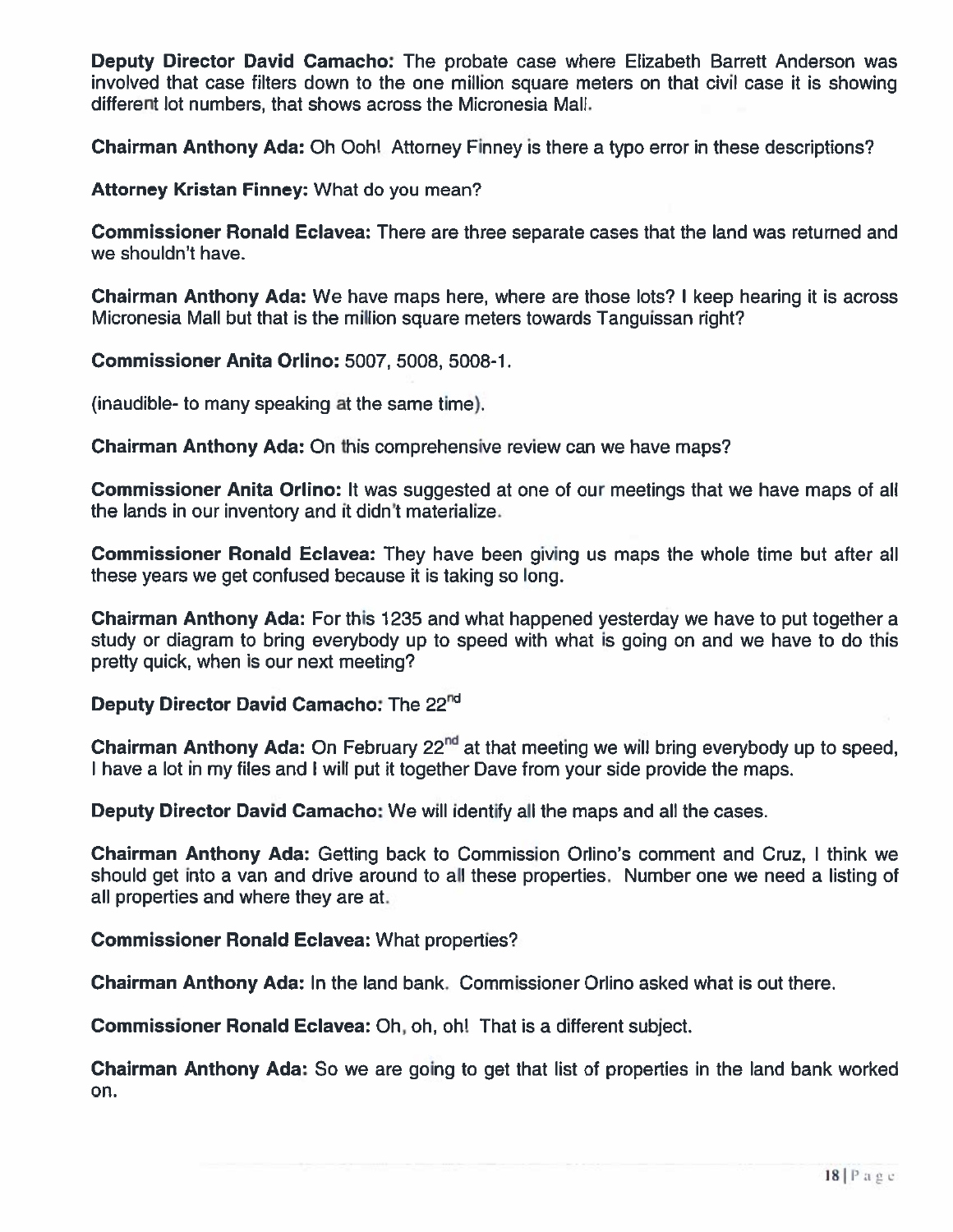Commissioner Antonio Sablan: The land is I am willing to provide the material if necessary I will pay for it out of my stipend from Ancestral Lands. We need one big map of Guam and color code by status whether returned or in the land bank so every time we come to <sup>a</sup> meeting we can have <sup>a</sup> clear picture of what is the status are we sitting on thousands of acres and not doing anything with it, where are we and what is our direction.

Chairman Anthony Ada: You mean like <sup>a</sup> map of Guam with green for Ancestral Lands, red for government.

Commissioner Antonio Sablan: Whatever it is, we could pin the map, shade it or color it.

Chairman Anthony Ada: Director, one or two years ago didn't the Governor try to ge<sup>t</sup> the military to return some properties that were small footprint scattered throughout the island, wasn't there an inventory of that?

Director Michael Borja: I am not sure.

Chairman Anthony Ada: Mr. Camacho, maybe GEDA was the one, there were properties held by the military surrounded by neighborhood and there was <sup>a</sup> listing that they were going to ask the military to give those back.

Deputy Director David Camacho: GEDA has that list. The military is not utilizing that property and it was given to the governor as par<sup>t</sup> of the request.

Chairman Anthony Ada: There is no action on it?

Deputy Director David Camacho: We need to follow up with the individual who is handling this.

Commissioner Ronald Eclavea: I agree with Commissioner Sablan about this map.

Commissioner Antonio Sablan: See look at that land area, what is the status and who owns that I believe that is an issue with the Torres and John Gilliam and they were trying to lease it out for 5500 dollars.

Commissioner Ronald Eclavea: That was before we had the lawsuit.

Commissioner Antonio Sablan: But I would like to know what is the status on that right now.

Commissioner Ronald Eclavea: That is the lawsuits that we are in court.

Commissioner Antonio Sablan: You guys are talking about lots.

Commissioner Anita Orlino: You have to be informed.

Commissioner Antonio Sablan: I need to know what these are and where we are heading to in order to make an informed decision.

Commissioner Ronald Eclavea: We are fighting to ge<sup>t</sup> it back, that is where we are at.

Commissioner Antonio Sablan: You are very astute with this issue but we are not.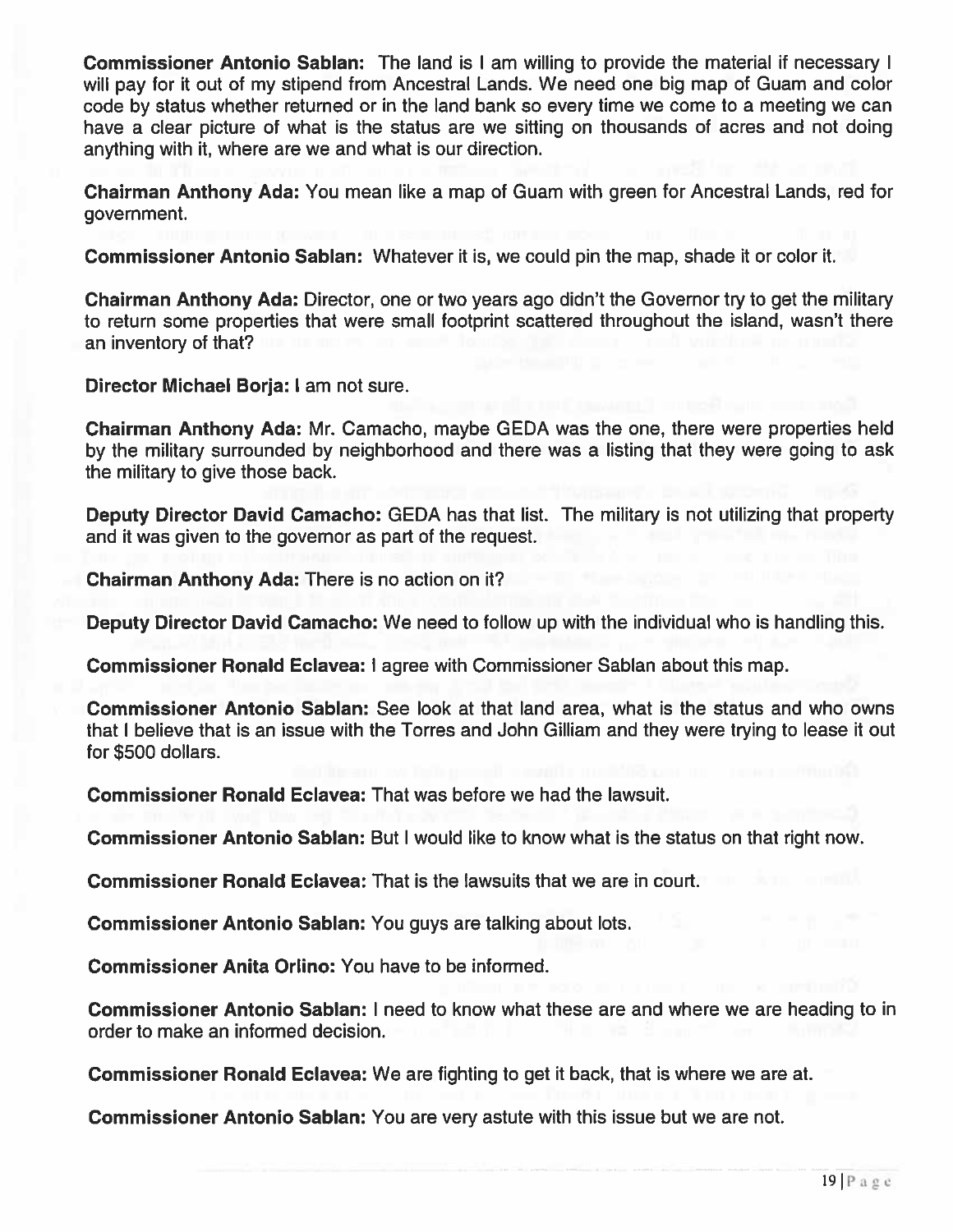Chairman Anthony Ada: Does everybody have <sup>a</sup> map like this?

Commissioner Anita Orlino: No.

Director Michael Borja: No?! Whenever you ge<sup>t</sup> an email from anyone of us it's at the bottom there, check it out.

(inaudible and incoherent- subjects are not discemable due to several conversations occurring at this time)

Commissioner Louisa Wessling: What are you looking for?

Chairman Anthony Ada: Ukkudo High School, there use to be an antenna field. It's not there anymore it must have been on <sup>a</sup> different map.

Commissioner Ronald Eclavea: You said antenna field?

Commissioner Antonio Sablan: What is that? Is that antennas there?

Deputy Director David Camacho: It is across route three the antennas

Chairman Anthony Ada: The urgen<sup>t</sup> matter is to bring everybody up to date in these court cases and we are going to ge<sup>t</sup> <sup>a</sup> list of all the properties in the land bank match it up to <sup>a</sup> map and we could find it through google earth otherwise <sup>a</sup> site visit of all the lands. That property going into the golf course <sup>I</sup> just learned it was ancestral lands, <sup>I</sup> think there is <sup>a</sup> paved road going in already, that is one instance that property belongs to ancestral lands that we were not aware of. Following this comes the determination of need and REP that Dong Choe from GEDA told us about.

Commissioner Ronald Eclavea: One last thing, we are overwhelmed with so many things that feel for those that are brand new and we are taking for granted that they know but they really don't.

Commissioner Antonio Sablan: I have <sup>a</sup> feeling that we are all lost.

Commissioner Ronald Eclavea: I could sit with you guys to ge<sup>t</sup> you guys to where we are at because there is <sup>a</sup> lot of stuff that came in.

**Chairman Anthony Ada:** That is why I want to do a comprehensive study of this whole thing

Commissioner Ronald Eclavea: At least with the court cases they are not too long we can ge<sup>t</sup> them up to par as oppose to <sup>a</sup> meeting.

Chairman Anthony Ada: It has to be in <sup>a</sup> meeting.

**Commissioner Ronald Eclavea:** It is a lot of stuff to remember even for me

Commissioner Maria Cruz: Going back to Mr. Camacho and the list of properties that we are asking to return by the federal, <sup>I</sup> didn't hear you can you <sup>g</sup>ive us <sup>a</sup> status report.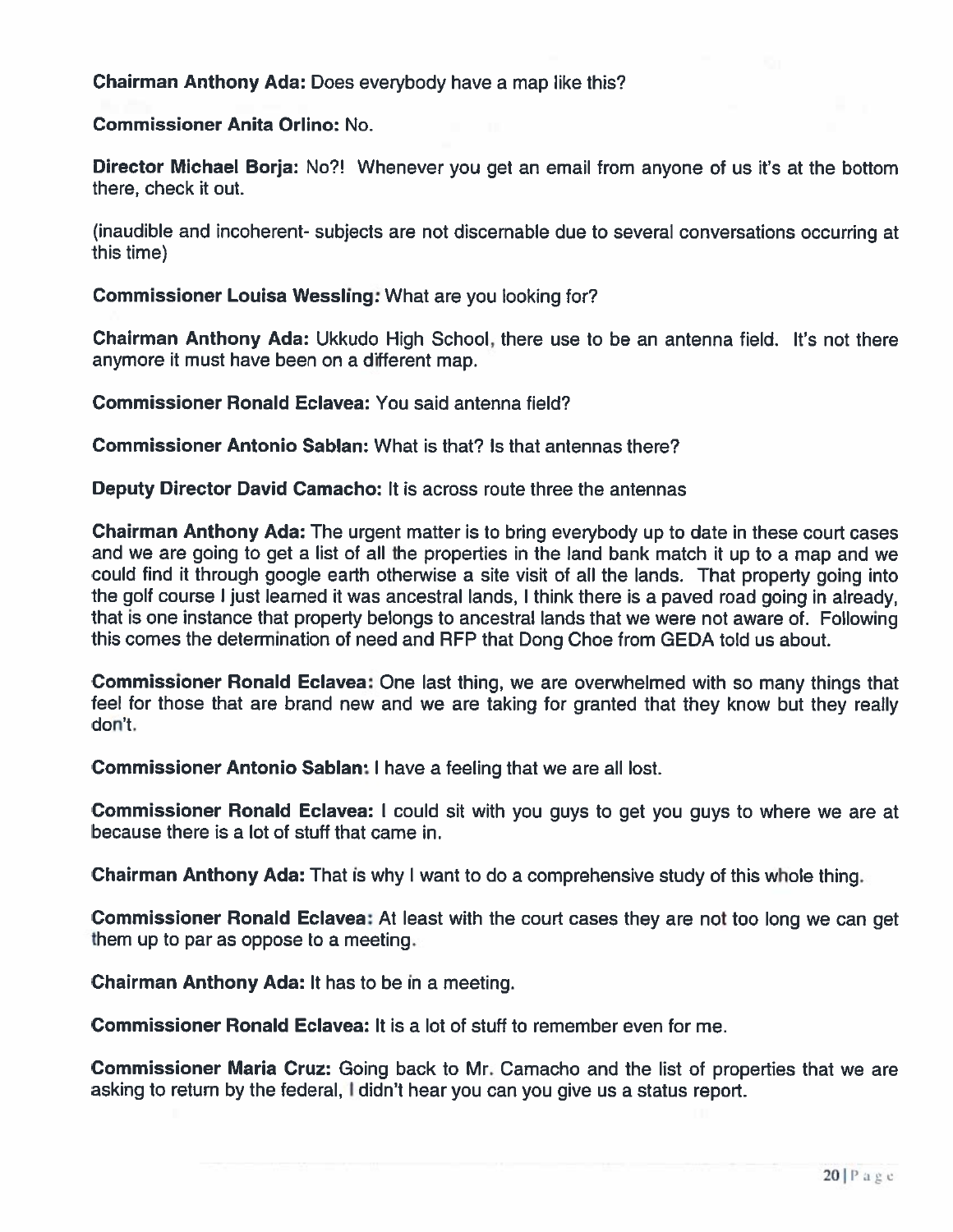Deputy Director David Camacho: I reported on that several times but I believe we can get a copy of what GEDA generated, properties not being utilized by the military and that is one of the listing.

Commissioner Maria Cruz: Wasn't this done <sup>a</sup> long time ago?

Deputy Director David Camacho: It started when our office was up in Maite, Tiyan.

Commissioner Maria Cruz: Because I know the former governor Camacho started to ask the military to release those and Governor Calvo follow up with that. Do you have <sup>a</sup> follow up on that?

Deputy Director David Camacho: I believe Mark Calvo was supposed to check on that like the Barrigada golf course.

Commissioner Maria Cruz: We just want them to know that we have not forgotten by following up.

Deputy Director David Camacho: I don't think the Area 15 has been released.

Commissioner Maria Cruz: There are other properties involved in that list.

Deputy Director David Camacho: Let's finish the list of properties first that were involved in the civil cases.

Commissioner Ronald Eclavea: I think you are right that the priority is the properties in the court cases.

Chairman Anthony Ada: Yes that is what I asked for to be done for the February 22<sup>nd</sup> meeting and have this package pu<sup>t</sup> together and we will sit down and hammer it out.

Deputy Director David Camacho: When you say "we".

Chairman Anthony Ada: I have <sup>a</sup> lot of the documents but I will need land management's help with the maps. I did <sup>a</sup> timeline that needs to be updated and then everybody can be brought up to speed.

Commissioner Antonio Sablan: That is grea<sup>t</sup> in us getting together in discussing these court cases but several meetings have been mentioned about this map that we need to have <sup>a</sup> map overall all and color coded, look at this military land that we are asking the military to return back it would be easy to reference those lots right away right now we are lost. I again, am volunteering to ge<sup>t</sup> this map done could we make <sup>a</sup> move on that?

Chairman Anthony Ada: I know there are maps out there, Department of Agriculture has maps showing all their hunting areas, Chamorro Land Trust has their maps, so there maps we just need to bring them together.

Commissioner Antonio Sablan: Bring it and we could look at it every time we have <sup>a</sup> meeting.

Chairman Anthony Ada: There is an offer for somebody will pay for it, we have the maps we just need to break it out.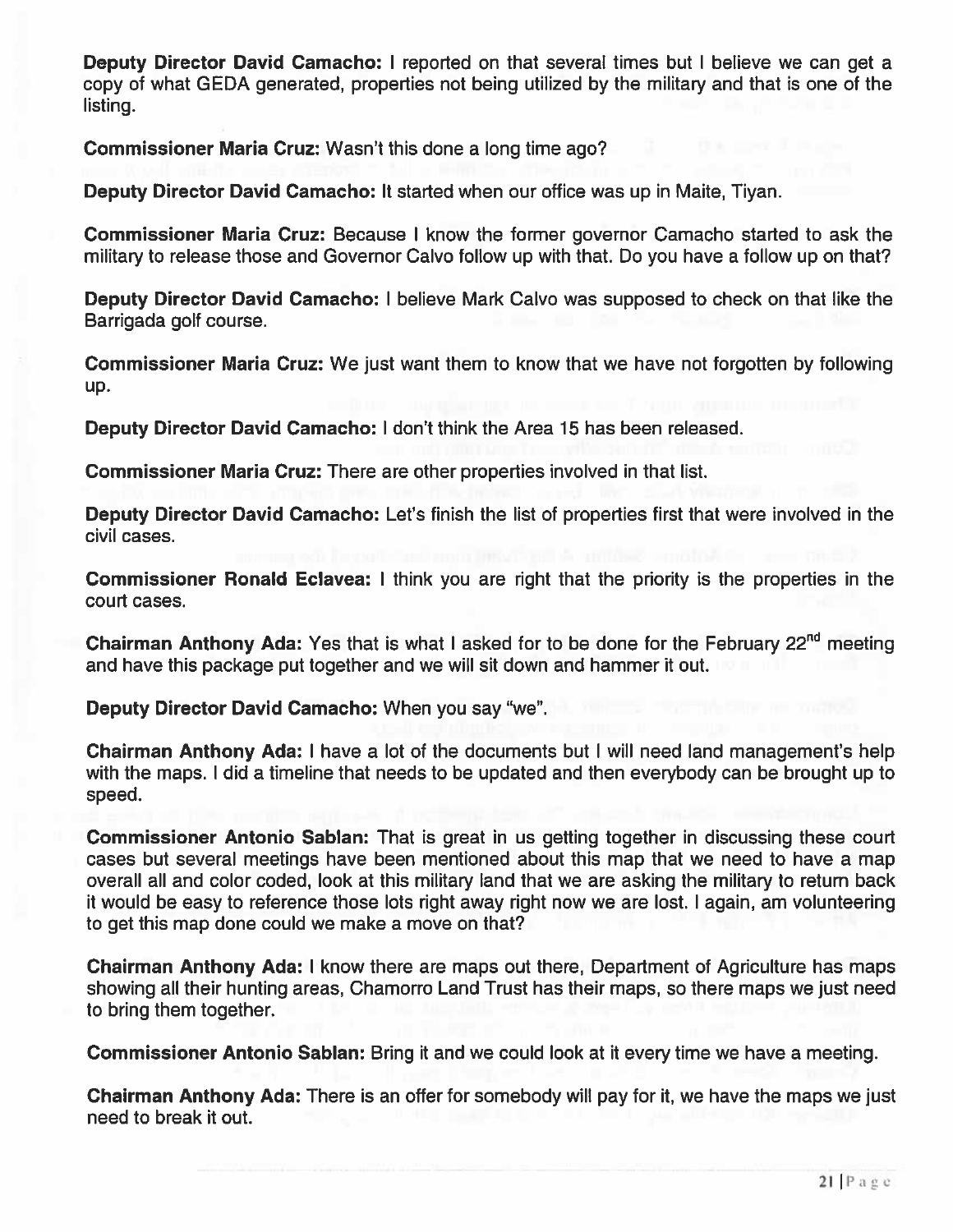Commissioner Antonio Sablan: To continue serving on this board I need to know where I am and what my direction is.

Deputy Director David Camacho: My advice is talk to Joey and download it into your system we also have ancestral crown land property, we have <sup>a</sup> list of property released and those pending release.

Commissioner Antonio Sablan: Again <sup>I</sup> would like it here so everybody can be looking at the map.

Chairman Anthony Ada: <sup>I</sup> have asked Joey for help and he will give me the metes and bounds <sup>I</sup> will plug it in to google earth and I can see it.

Commissioner Antonio Sablan: I am computer illiterate.

Chairman Anthony Ada: Then someone can help you with that.

Commissioner Anita Orlino: Why don't you help him out.

Chairman Anthony Ada: <sup>I</sup> will. Let us started with identifying the properties and we will go from there.

Commissioner Antonio Sablan: A big Guam map depicting all the parcels.

(inaudible)

Chairman Anthony Ada: Commissioner Sablan still has the floor we ge<sup>t</sup> location, the metes and bounds, find it on the island of Guam plug it in.

Commissioner Antonio Sablan: Again we can print that with all the lots we could use a pin to color code it to represen<sup>t</sup> <sup>a</sup> status are we going to ge<sup>t</sup> that?

Chairman Anthony Ada: Yes we are.

Commissioner Antonio Sablan: The next question to our legal counsel, with all these cases what was in the ancestral land meeting, what was the direction to the Torres family and if that instruction that was in the minutes and the document that was signed, which prevailed? To me the one signed and recorded at land managemen<sup>t</sup> prevails. Am I correct?

Attorney Kristan Finney: All of that is what they are trying to figure out in the court.

Commissioner Antonio Sablan: For our purposes what should we be approaching it?

Attorney Kristan Finney: There is nothing that you can do right now it is in court. The land was given to the Estate and now we are waiting to see if that was the correct action.

**Commissioner Antonio Sablan:** Once we give it away it is out of our hands

Attorney Kristan Finney: That is what is at issue with the litigation.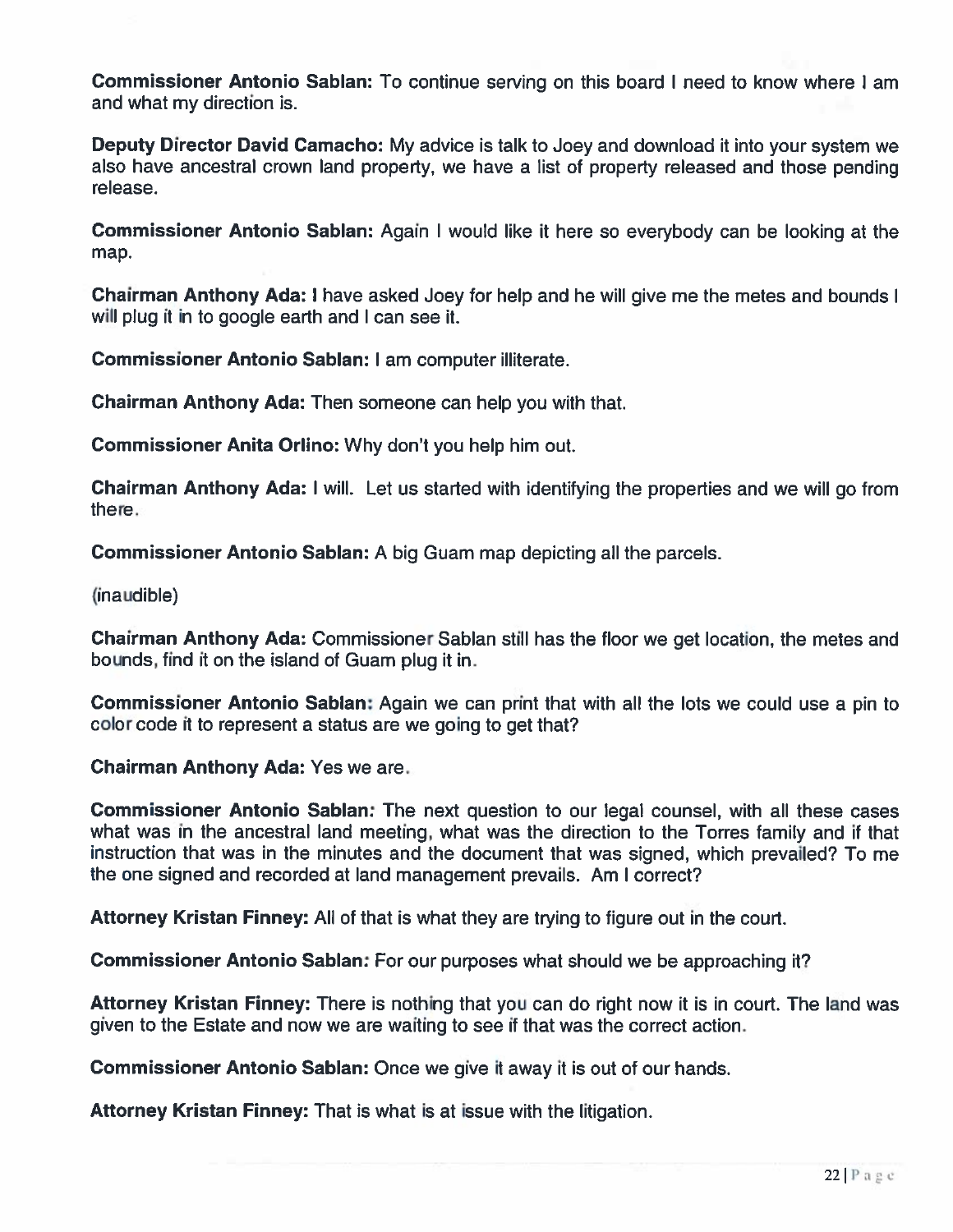Chairman Anthony Ada: It is what is the intention.

Commissioner Antonio Sablan: No! it is what was written down. You could be intending to be <sup>a</sup> multi-millionaire and you could give up on your first two million, you are working on the third does not make you <sup>a</sup> millionaire. It is what was written and correct me Ms. Wessling, you are the broker.

Attorney Kristan Finney: That is what the court is trying to determine all those cases are stayed while the Supreme Court decides in the one case the entire office of the Attorney General was removed, they have to decide if that was the right thing or not. While they are making decision on that case everything else is stopped. A different judge says that the AG is disqualified but not the others that work there and can continue to represen<sup>t</sup> the governmen<sup>t</sup> in other cases so everything is on hold until the Supreme Court decides on that issue.

Commissioner Antonio Sablan: The third question is to the management, Mr. Borja and Mr. Camacho. I heard that several of the board members have been brought in for <sup>a</sup> meeting.

Commissioner Louisa Wessling: Yeah.

Commissioner Antonio Sablan: Were you invited?

Commissioner Louisa Wessling: No!

Commissioner Antonio Sablan: Why are we not being invited? I really feel that there is something underhanded that is my feeling and maybe I shouldn't be saying this but that is my feeling. Maybe not bringing them in all at the same time but I feel that Louisa and myself should be <sup>a</sup> par<sup>t</sup> of this. Is there <sup>a</sup> decision being made or an orientation? And then I hear there is an offer of settlement.

Director Michael Borja: You are not hearing about <sup>a</sup> settlement you have already been told there is an offer to settle you were told by the Governor.

#### Commissioner Antonio Sablan: By who?

Director Michael Borja: The Governor. Didn't you have <sup>a</sup> discussion with the Governor at some point about this awhile back?

Commissioner Antonio Sablan: to consider if there is an offer, to consider the expense and the litigation but there was never <sup>a</sup> discussion of what the offer is.

Director Michael Borja: We were discussing it earlier in this meeting.

Commissioner Antonio Sablan: I am late I apologize and I will catch up.

Director Michael Borja: Sandra Miller was here to discuss that.

Commissioner Antonio Sablan: Again, several of the board members were brought in, is there <sup>a</sup> reason why Louisa and myself were not brought in?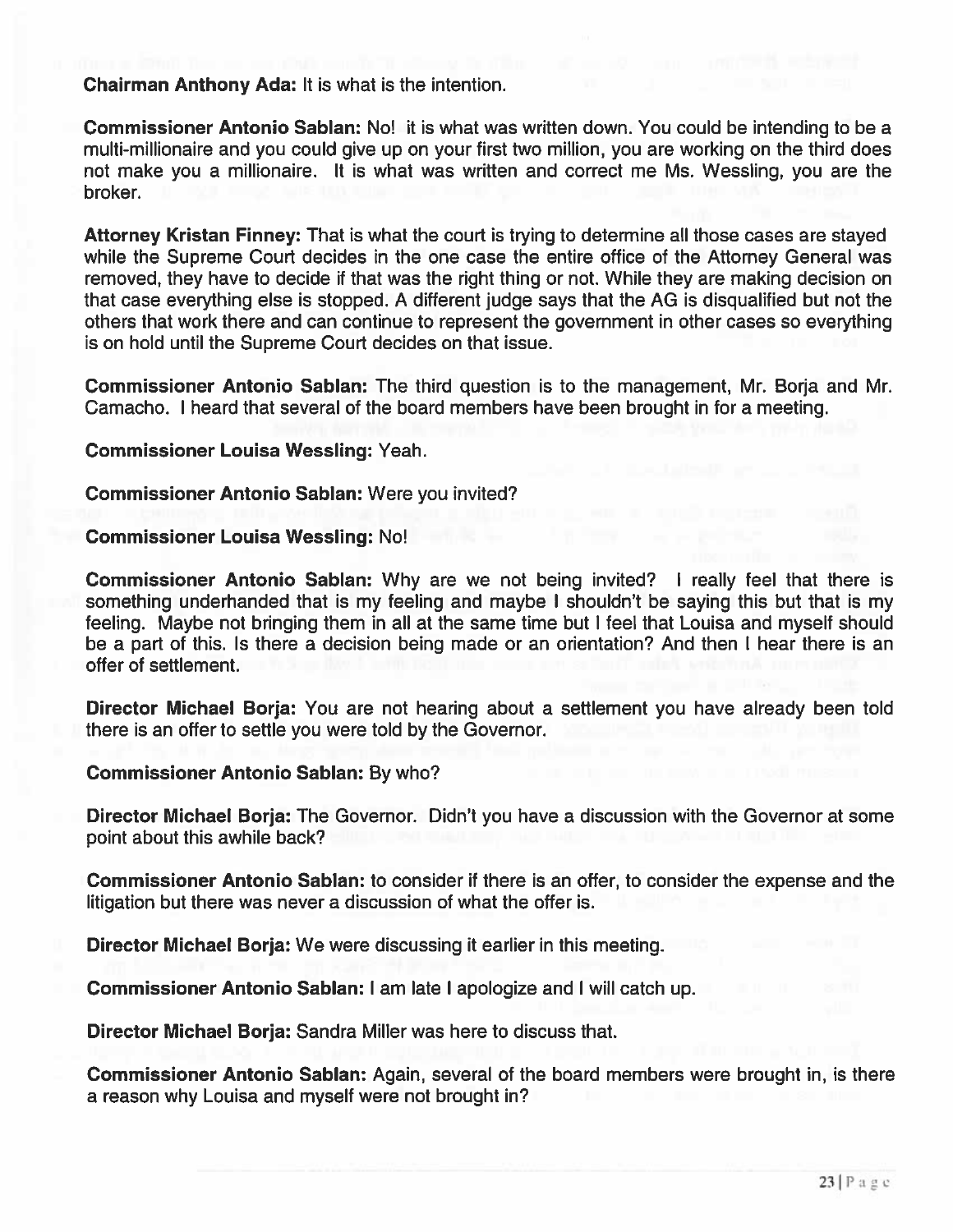Director Michael Borja: You were brought in groups to make sure we do not meet <sup>a</sup> number greater than or equal to <sup>a</sup> quorum?

Commissioner Antonio Sablan: I understand that but my question is why Louisa and I were never invited in another meeting or later on in <sup>a</sup> separate group.

Chairman Anthony Ada: When Attorney Miller was here did she cover everything that she covered with you guys?

Director Michael Borja: She did, she discussed it all.

**Chairman Anthony Ada:** We want to make sure everything comes out in the open that is why want this comprehensive, bring all the documents and bring everybody up to speed and it is going to be on the  $22<sup>nt</sup>$ 

**Commissioner Maria Cruz:** She is repeating again what the governor had brought up

Chairman Anthony Ada: It doesn't feel good when you are not invited.

Commissioner Maria Cruz: I understand.

Director Michael Borja: As we saw, the train is moving so fast now that everything we talked about this morning is all changing because of the Supreme Court case that just got released yesterday afternoon.

Commissioner Antonio Sablan: I would like to emphasize that on the next occasion I would like to be invited.

Chairman Anthony Ada: That is my error and next time I will ask if everybody is aware but don't expec<sup>t</sup> this to happen again.

Deputy Director David Camacho: That is my fault because the last two that came in was this morning and then we had the meeting and Sandra was going to show up, it is still the same presentation there was no voting or what.

Chairman Anthony Ada: Yesterday I was called to meet them, but I agree with you and next time I will talk to everybody and make sure you have been called in.

Commissioner Antonio Sablan: The thing is I am hearing this <sup>a</sup> second time around, when is my turn? I am sure Louisa didn't ge<sup>t</sup> invited.

Commissioner Louisa Wessling: <sup>I</sup> saw that everyone was going to <sup>a</sup> meeting, saying did you ge<sup>t</sup> the call? Did you ge<sup>t</sup> the email? Of course <sup>I</sup> went to check my email and checked my voice messages, there was nothing. I figured that maybe it had to do with some of these old cases and only the people who were involved in them

**Director Michael Borja: I** also need to caution you guys, if you are in a social group in whatsapp that can constitute <sup>a</sup> meeting. You really need to seriously need to consider it for social events and discussing parties but not for items to be discussed.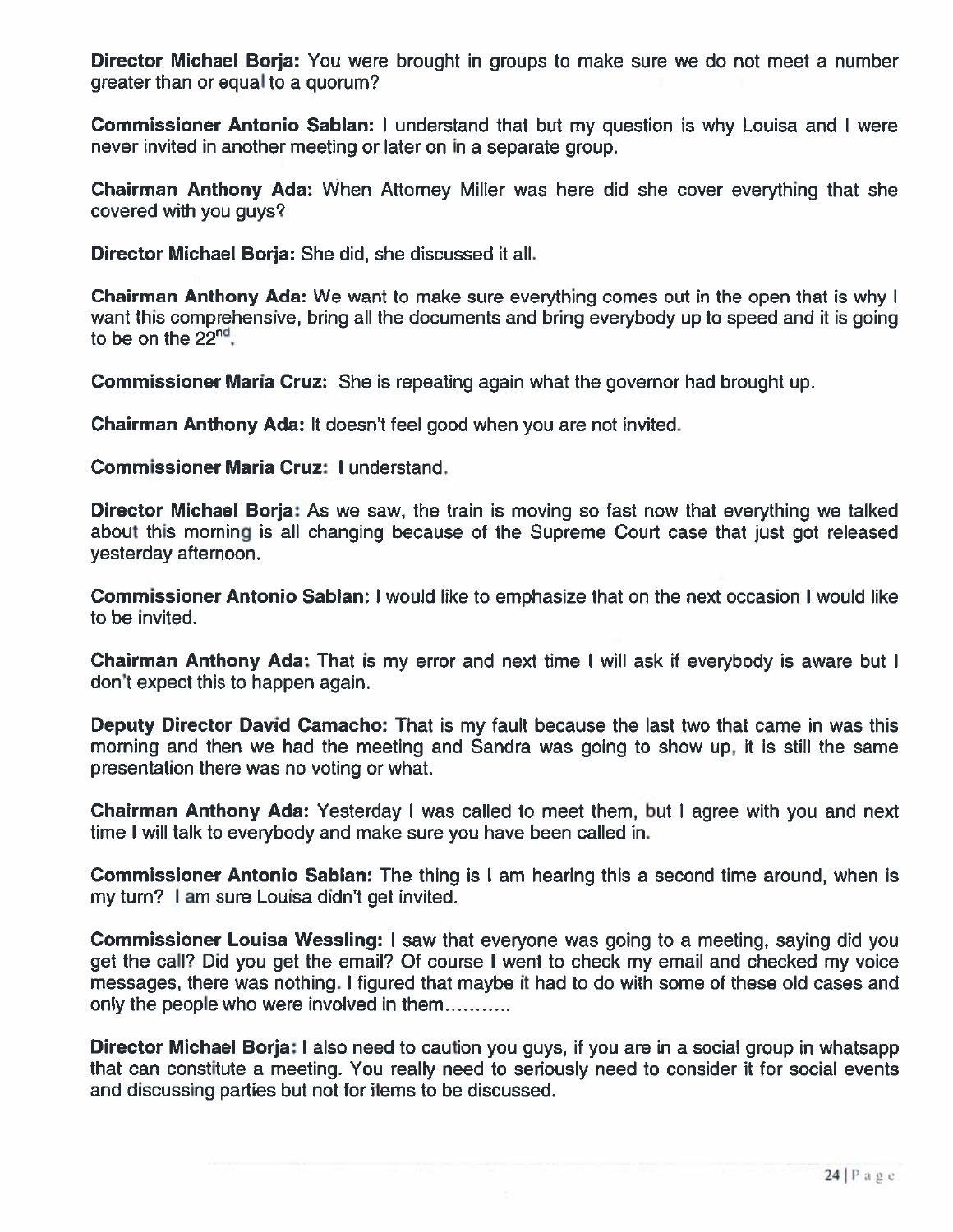Commissioner Maria Cruz: It is more social we don't discuss what's happening.

Attorney Kristan Finney: You guys can't meet anyplace that is not a properly noticed meeting. I am not sure what you guys are referring to here

Director Michael Borja: You see you have <sup>a</sup> GALC commissioner's whatsapp.

Commissioner Maria Cruz: That's only for "hey! Are you going to the meeting?"

Director Michael Borja: My point! You cannot even call it that!

Commissioner Maria Cruz: Okay I will change it.

Director Michael Borja: Seriously. In fact, that is why we have to do the notification to the media and mayors and legislature by email as well. The Ancestral Lands Commission, unlike the CLTC, has <sup>a</sup> stricter notice requirement of meetings.

Commissioner Maria Cruz: I can let you read it, it has nothing to do with work.

Commissioner Ronald Eclavea: I don't think they doubt it.

Chairman Anthony Ada: Just re-title it call it the crew or something.

Commissioner Antonio Sablan: One last thing, I heard that this might be <sup>a</sup> discussion of an old issue, I object to that. The old issue was <sup>a</sup> 21 million dollar mistake, I am <sup>a</sup> par<sup>t</sup> of this board and I would like to make future corrections to that 21 million dollar mistake. I understand it is in the hands of the court and anything that to be made we are all in the same boat right now so we need to be <sup>a</sup> par<sup>t</sup> of it.

Chairman Anthony Ada: (incoherent sentence) there knowledge and understanding issues for ancestral lands, I am sorry if you feel like we don't like you

Commissioner Maria Cruz: I think they were pressed with time and to educate both of you would have been lengthy and if they don't have the luxury of time on their hands. Rest assured decisions have not been made and everything that we discussed was re-discussed again, I am going to defend the Director and the Deputy.

Commissioner Antonio Sablan: Commissioner Cruz, Louisa and I are deep into real estate, and for you to say it takes us time to educate us

(inaudible).

Chairman Anthony Ada: Let us ge<sup>t</sup> back into control. I have points to my meeting yesterday, this is it, I will give you <sup>a</sup> copy of this. 1235-12, the seven cases in the memo, the appeal and they put an RFP out and no lawyer stepped forward, there is a hearing on April  $6<sup>th</sup>$  and the governmen<sup>t</sup> has 21 days after April 6 to reply. Attorney Miller says this has been going on for 14 years, I kind of stopped her and Commissioner Eclavea will ratify it or he motioned to let the courts decide so I asked Attorney Miller that there has been <sup>a</sup> decision to let the courts decide, why are we sitting here? Because there was something laid on the table which she just mentioned today that is the full extent.